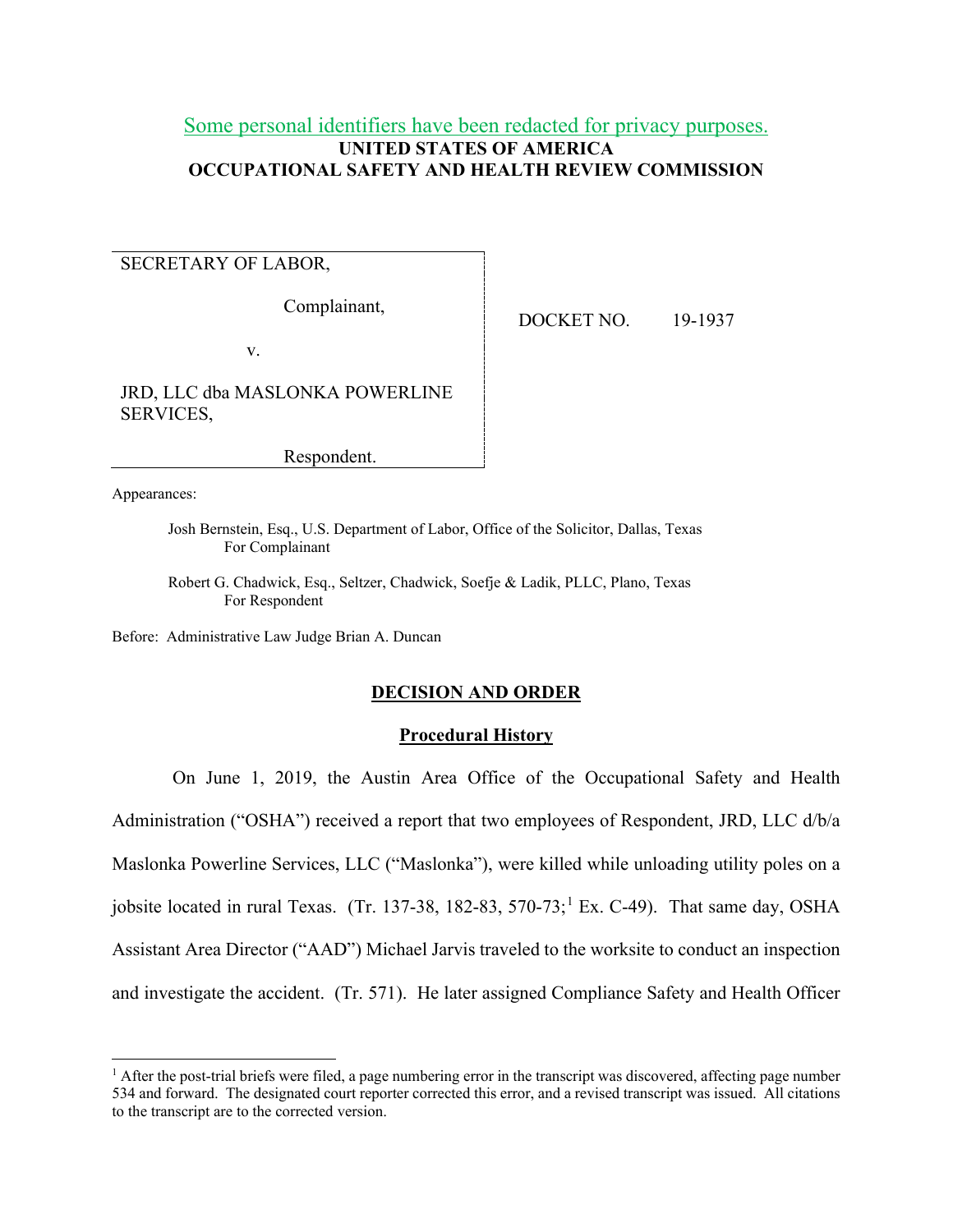("CSHO") Darren Beck to complete the investigation. OSHA determined that two employees had been struck by a multi-ton utility pole when it fell off a forklift attachment on a Caterpillar 966G Loader (the "Loader"). (Tr. 98-99, 141-43, 280, 622-23; Exs. C-31, C-47 p.2). At the time of the accident, the operator of the Loader, [redacted], had lifted a section of utility pole onto the Loader's forks to remove it from a flatbed semi-truck trailer. (Tr. 95-97; Ex. C-47 p.2). Mr. [redacted] was backing up the Loader to move it away from the trailer when the two employees, Employee 1 and Employee  $2<sup>2</sup>$  moved between the Loader and the trailer, presumably to start rolling up the straps that had been used to secure the pole section to the trailer's surface. (Tr. 97-98; Ex. C-47 p.2). Something caused the Loader to become unstable, which in turn caused the pole section to fall off the forks of the Loader, striking Employee 1 and Employee 2, killing them both. (Tr. 98-99; Ex. C-47 pp.1-4). OSHA determined that the utility pole section was not cradled against the mast of the forklift attachment on the Loader and that, due to a bent carriage, the forks on the forklift attachment were slightly misaligned at the time [redacted] was operating the Loader. (Tr. 582-86; Exs. C-34 p.3, C-37 p.67, C-53).

Following this investigation, OSHA issued, a one-item *Citation and Notification of Penalty* ("Citation"), alleging a serious violation of 29 C.F.R.  $\S$  1926.602(c)(1)(vi) with total proposed penalties of \$13,260. Respondent filed a *Notice of Contest*, which brought this case before the Occupational Safety and Health Review Commission ("Commission"). On April 2, 2020, the Court granted *Complainant's Motion for Leave to Amend the Complaint and Citation* to instead allege a violation of 29 C.F.R. § 1926.959(c), which prohibits operating mechanical equipment outside design limitations, or, in the alternative, a violation of Section  $5(a)(1)$  of the Occupational

<sup>&</sup>lt;sup>2</sup> The names of the deceased employees have been redacted for privacy purposes.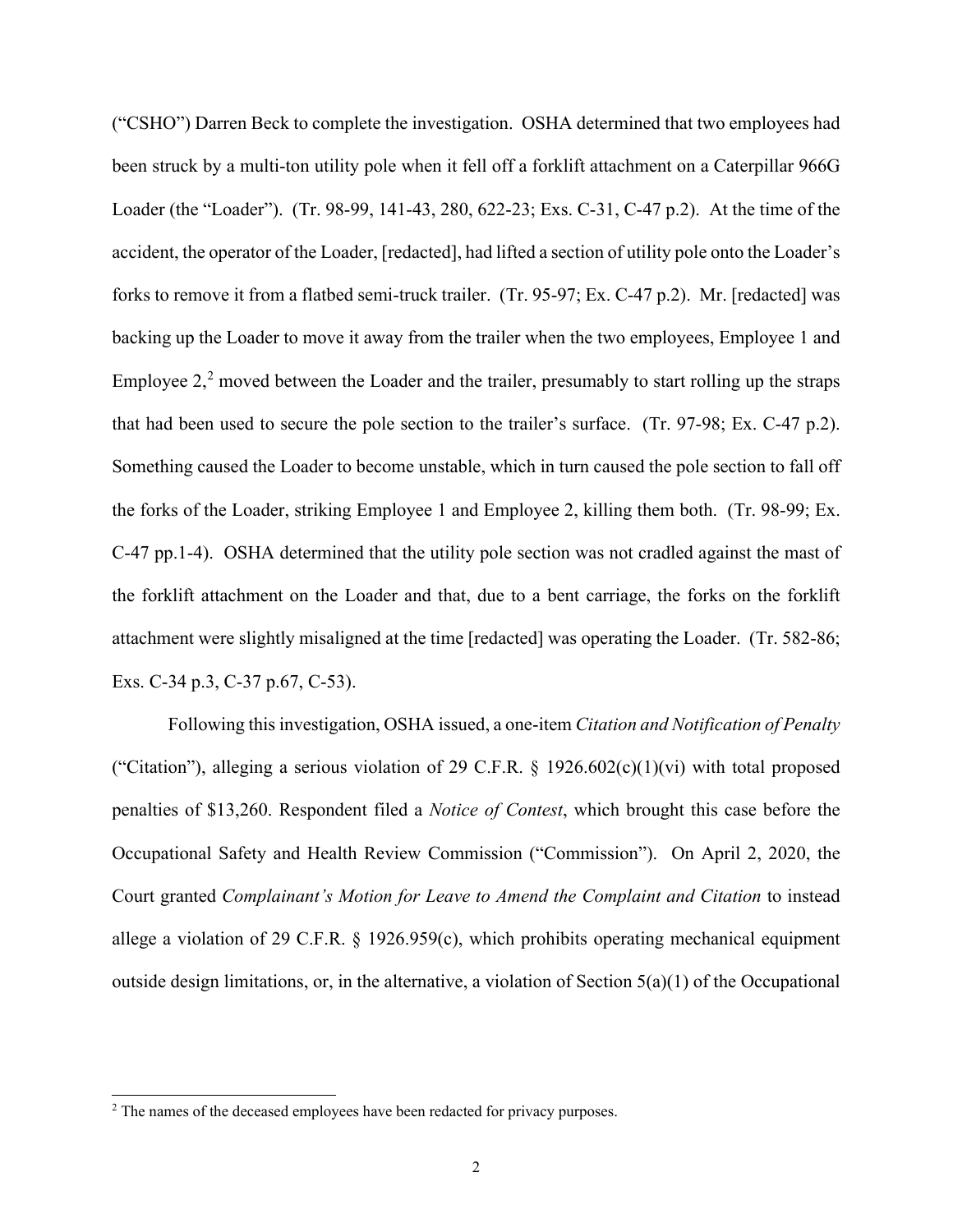Safety and Health Act of 1970 ("the OSH Act"), commonly referred to as the "general duty clause."

A trial was conducted on August 18-20, 2021, in Dallas, Texas. Five witnesses testified at trial: (1) Clint Couvillion, a superintendent for Maslonka; (2) Justin Mulligan, the Director of Fleet Operations for Maslonka; (3) Michael Henderson, the Director of Project Management Operations for Maslonka; (4) AAD Michael Jarvis; and (5) James Lloyd Vaughn, Jr., Respondent's expert witness.<sup>3</sup> Additionally, deposition testimony of eight additional witnesses was entered into the record at the trial: (1) [redacted], the operator of the Loader at the time of the accident; (2) Alfredo "Freddy" Tanguma, a lineman for Maslonka; (3) Trevor Leaker, a foreman for Maslonka; (4) Herschel Goodson, another superintendent for Maslonka; (5) Ray Gelinas, a safety director for Maslonka; (6) David Courson, another lineman for Maslonka; (7) Walter Hancock, another superintendent for Maslonka; and (8) CSHO Darren Beck.<sup>4</sup> The parties filed post-trial briefs for the Court's consideration.

In accordance with Commission Rule  $90(a)(1)$ , 29 C.F.R. § 2200.90(a)(1), the Court now issues this *Decision and Order* setting forth its findings of fact and conclusions of law. For the following reasons, the Court finds Complainant has failed to carry its burden on two elements of his *prima facie* case. Therefore, the Court will VACATE the *Citation*.

#### **Jurisdiction & Stipulations**

The parties stipulated that the Commission has jurisdiction over this proceeding pursuant

<sup>&</sup>lt;sup>3</sup> Mr. Vaughn demonstrated ample qualifications and was certified as an expert witness on the topics of "powerline industry safe practices for pole unloading," "safe use and condition of Cat[erpillar] 966 Loaders in the powerline industry for unloading poles," and "supervisory practices in the powerline industry when that same action being done, *i.e.*, unloading poles and use of a Cat[erpillar] 966 Loader." (Tr. 753-64, 767-68).

<sup>4</sup> Although the Court expressed its disfavor of deposition testimony *in lieu* of live witness testimony, the Court allowed the parties to proceed in light of their stipulation to allow these witnesses to "appear" by deposition. (Tr. 20-22); *see U.S. Util. Contractor Co.*, 25 BNA OSHC 1292, 2014 WL 7644310 at \*6–7 (No. 14-0744, 2014) (discussing the benefits of in-person testimony). For every witness except Mr. Hancock, the attorneys read the deposition testimony into the record. Mr. Hancock's testimony was entered as a video deposition. (Tr. 663).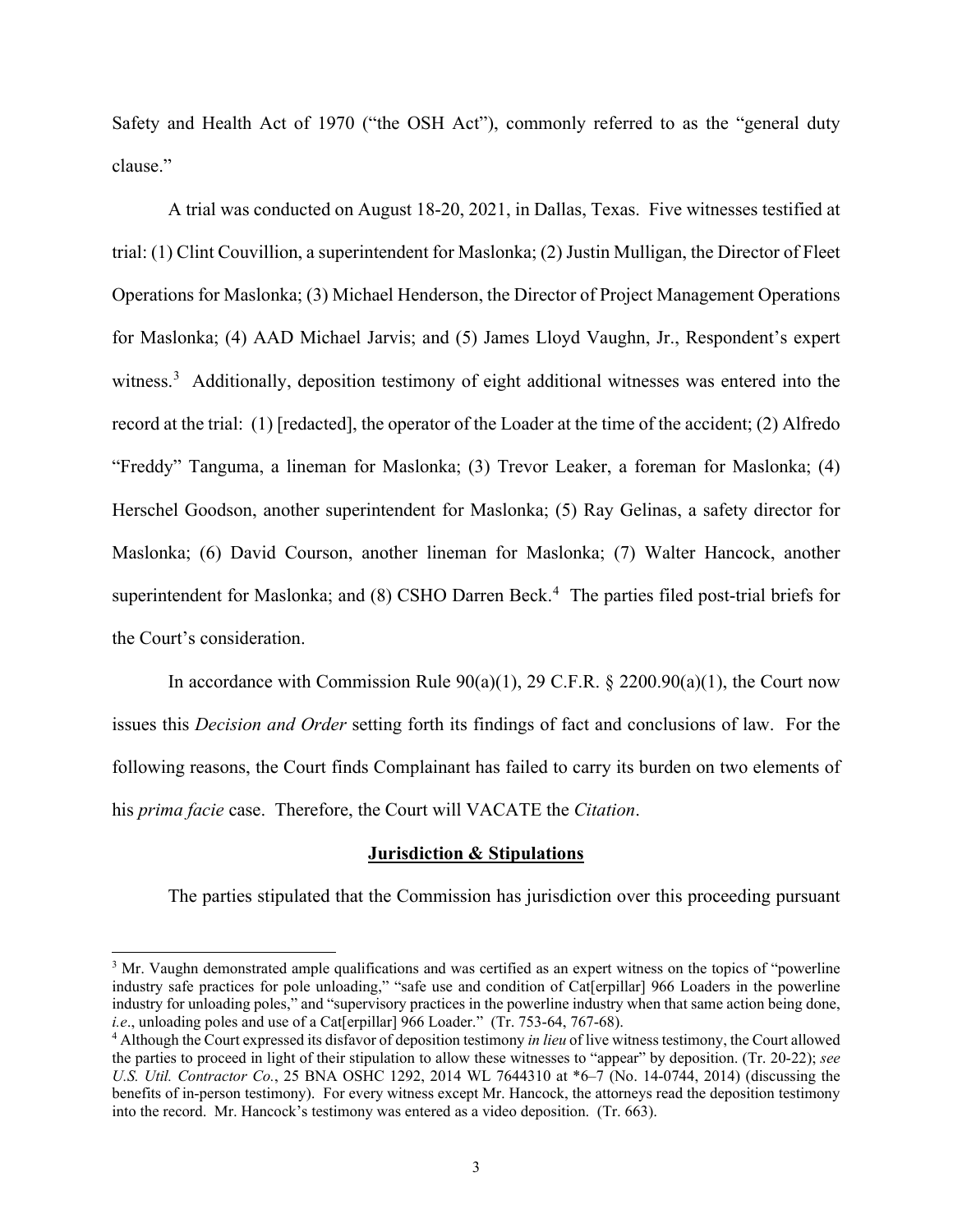to Section 10(c) of the OSH Act and that Respondent was an employer engaged in a business affecting interstate commerce within the meaning of Sections 3(3) and 3(5) of the Act, 29 U.S.C. § 652(5). (Tr. 23-24); *see Slingluff v. OSHRC*, 425 F.3d 861 (10th Cir. 2005). The parties also stipulated that 29 C.F.R. § 1926.959(c) applied to the work Maslonka employees were performing at the time of the accident, a stipulation the Court discusses in greater detail, *infra*. (Tr. 42–46).

### **Factual Background**

## I. Maslonka's Utility Pole Operations

Maslonka is a company engaged in the business of public utility contracting. (Tr. 182-84; Exs. C-48, C-49). As part of its regular business, Maslonka contracts with electric companies to install new powerline utility poles. (Tr. 137-38, 182-84; Exs. C-48, C-49, C-59 to 62).

At the time relevant to this case, Maslonka's process for installing a new utility pole involved at least two crews of workers, comprised of two or three employees each. One crew operated a drill rig, which created the holes in which the poles were to be installed. (Tr. 139-40, 158-59, 709; Ex. C-37 p.46). The other crew worked as pole unloaders, responsible for unloading the new utility pole sections at the location they would be set and erected. (Tr. 95-96, 139, 290, 344-45; Ex. C-36). The poles were driven to their installation sites on a flatbed semi-truck trailer. (Tr. 97, 370-71, 726, 833; Exs. C-34 p.3, C-36 pp. 1-4, C-37 pp. 18 & 19). The poles were secured to the bed of the trailer with straps, which needed to be unfastened or "busted" before the pole could be unloaded. (Tr. 94-95, 120, 673-74, 796-97; Exs. C-36 p.2, C-37 p.55).

When the truck and trailer reached the pole's installation location, one member of the Maslonka unloading crew would bust all but one of the straps securing the pole to the truck. (Tr. 94, 120, 267, 796-97). Another crewmember, operating a Loader with a forklift attachment,<sup>5</sup>

<sup>&</sup>lt;sup>5</sup> The Caterpillar 966G Loader involved in this incident had several possible attachments for the arm on the front of the vehicle, including the forklift attachment connected to it at the time of the accident. (Tr. 225, 399-400, 757; Exs.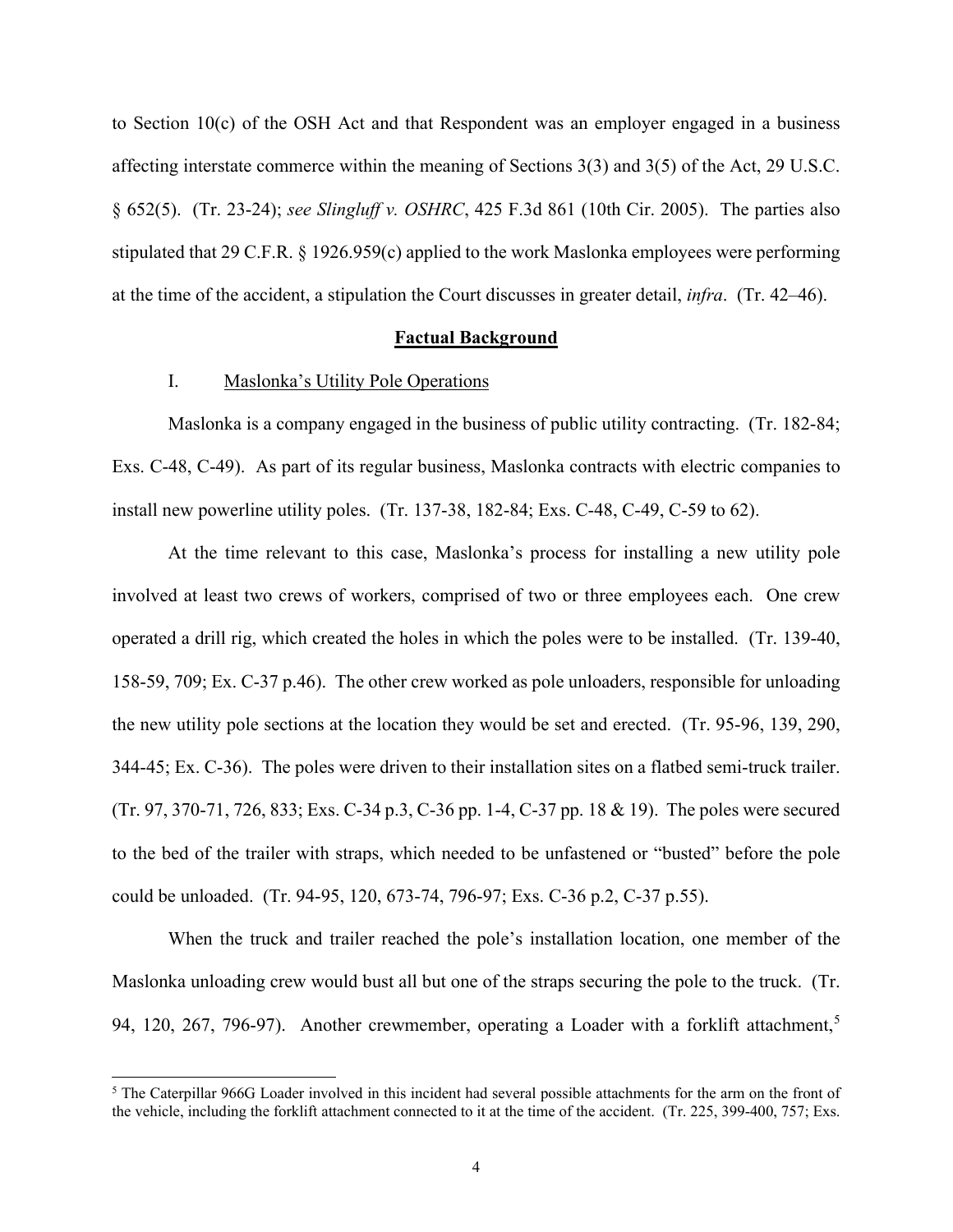would then locate the gravitational center<sup>6</sup> of the pole and move under it with the forks of the Loader.<sup>7</sup> (Tr. 94, 120, 268, 395, 796-97; Ex. C-34 pp. 2 & 3). Once the pole was stable on the forks of the Loader, the last strap would be detached. (Tr. 94-95, 120, 796-97). After they had positioned themselves away from the Loader and pole, one crewmember then acted as a "spotter" for the Loader operator. (Tr. 88-89, 127, 130, 797-99). The spotter was trained to signal to the Loader operator during the pole unloading process, which includes alerting the Loader operator of any hazards the operator might not be able to see. (Tr. 90-91, 101-02, 127, 130, 479-80, 673). With the aid of the spotter, the Loader operator would slowly lift the pole and reverse the Loader to move the pole section off the bed of the trailer. (Tr. 268). Once the pole was clear of the trailer, the Loader operator would lower the pole section to the ground, or, in some instances, onto wooden cribbing that had been placed on the ground. (Tr. 268, 673; Ex. C-36).

The powerline utility poles installed by Maslonka are large and heavy; indeed, the pole section involved in this case was 41-feet long and weighed nearly 7,000 pounds. (Tr. 141-43, 835; Exs. C-31, C-34 p.3, C-36 pp. 1-4, C-37 pp. 68 & 69). The pole sections are not perfectly round. They are octagonal, with eight flat sections circumventing the pole. (Tr. 270, 279, 284; Ex. C-36). The pole sections are also not the same width at each end. They are tapered, wider at the base and narrower at the top. (Tr. 286). As a result, the main safety hazards posed during the unloading process were the crush or pinch hazards associated with the pole potentially rolling or falling off the forks. (Tr. 115, 132-33, 333-34, 673). Maslonka employees commonly referred to these

C-34 pp. 2 & 3, C-36 p.3, C-37 p.50, R-28, R-30).

<sup>6</sup> The poles were marked with a "CG" to indicate the poles "center of gravity," and the Loader operator was trained to center the pole based on this marking, or else work with the spotter to do so if the marking was on the opposite side of the pole. (Tr. 87-88, 143-44, 329-30; Ex. C-31).

<sup>&</sup>lt;sup>7</sup> The poles were often arranged two-deep on the bed of the truck. (Tr. 285-86, 325, 484-86). With such an arrangement, the Loader operator was prevented from loading a single pole on the back of the forks, against the carriage of the Loader, because doing so would place the forks underneath both poles. (Tr. 285-86, 325, 484-486). Thus, as can be seen in the reenactment videos played at trial, the poles were often moved while positioned near the front of the forks. (Exs. C-52, C-53, C-55, R-32).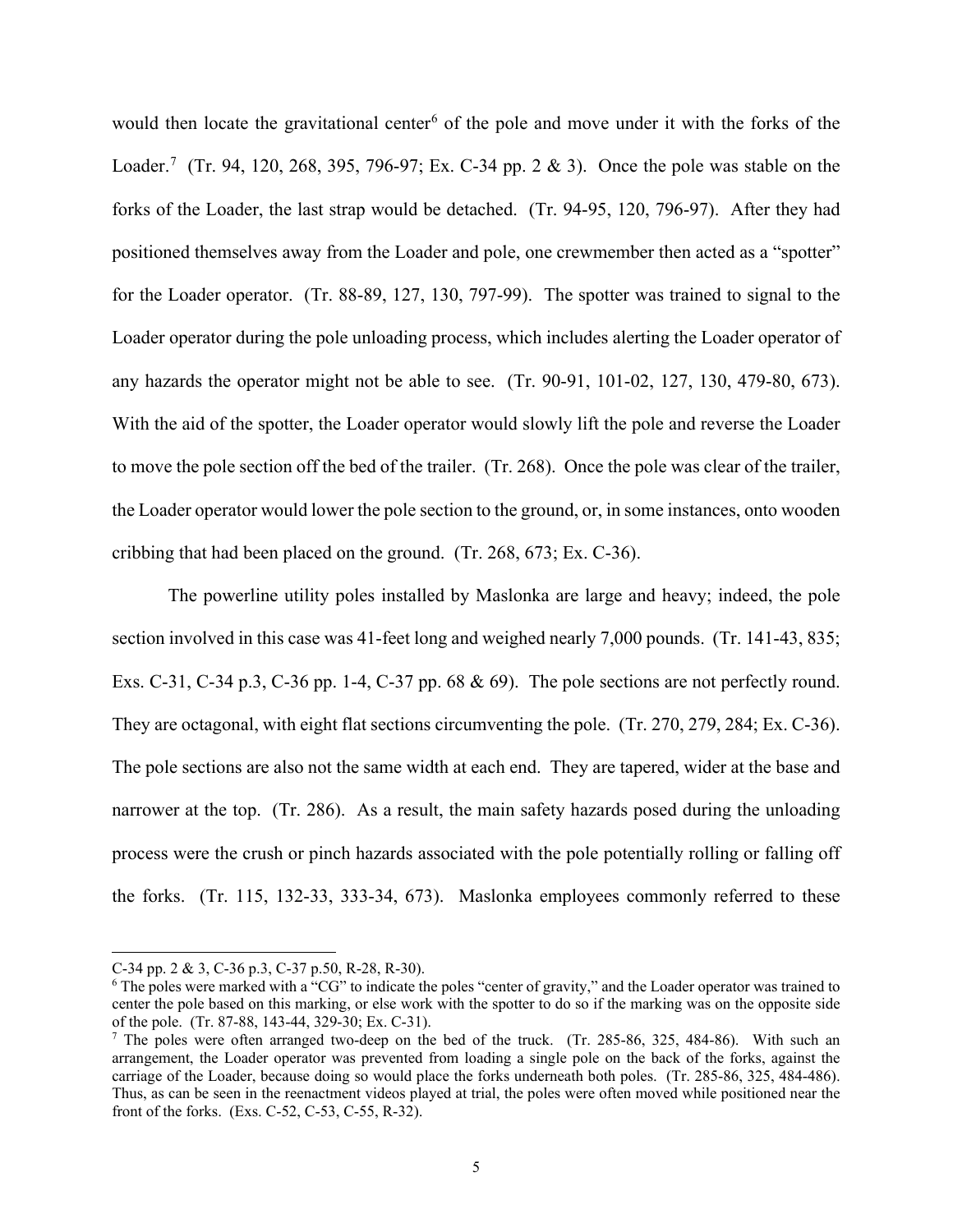potential hazards as "the bite" and going "into the bite" to refer to putting oneself in a situation where injury could potentially occur from a rolling or falling section of pole.<sup>8</sup> (Tr. 347, 372-74, 489, 673, 685-86, 711, 788-89). Also due to the extreme weight of the poles, the Loader operator could not cradle or "roll" the pole to the back of the forks or against the carriage of the forklift attachment on the Loader, as doing so could cause damage to the Loader or cause it to become unstable, thereby endangering the Loader operator. $9$  (Tr. 286-87, 311-13, 786-87; Ex. C-8 p.1).

#### II. The Accident

At the time of the accident giving rise to the Citation, Maslonka had contracted with a company called Pedernales Electric Cooperative ("PEC") to tear down old utility lines and poles and install new ones along an approximately 25-mile stretch of a utility easement located in rural Texas, west of Austin.10 (Tr. 137-38, 182-84; Exs. 48 & 49). The actual site of the accident was referred to as "Structure 31," where Maslonka intended to drill a hole and install a new utility pole. (Tr. 139-43, 182, 320-21, 835; Exs. C-31, C-34 p.3, C-36 pp. 1-4, C-37 pp. 68 & 69).

The accident occurred on June 1, 2019. As is relevant here, Superintendent Couvillion, Superintendent Hancock, [redacted], Courson, Employee 1, and Employee 2 were onsite that day.<sup>11</sup> (Tr. 74, 137, 139-40, 664, 709). Following the morning safety meeting, [redacted], Courson, Employee 1, and Employee 2 were split into two crews: [redacted] and Employee 1 were assigned to pole spotting and unloading under the supervision of Hancock and Courson and

<sup>&</sup>lt;sup>8</sup> "The bite," as used by Maslonka employees, was actually broader than just the hazards associated with pole unloading. As described by the witnesses at trial, "the bite" essentially referred to any of the hazards associated with Maslonka's operations. (*E.g.*, Tr. 132-33, 333-34, 371-72, 713-14). For purposes of this decision, the Court will use "the bite" to refer to the hazards associated with pole loading and unloading.

<sup>9</sup> However, as the poles are being unloaded, gravity can cause the poles to bend the forks the opposite direction, i.e., toward the ground, and operators sometimes tilted the forks toward the Loader to counteract this effect. (Tr. 327-29, 490-91, 781).<br><sup>10</sup> The site was approximately half of a mile off of Texas State Highway 71, with the nearest town being a small town

called Round Mountain. (Tr. 571).

<sup>&</sup>lt;sup>11</sup> Couvillion indicated there were six crews of Maslonka workers on Job 118 on June 1, though they were apparently not implicated in the events surrounding the accident. (Tr. 344).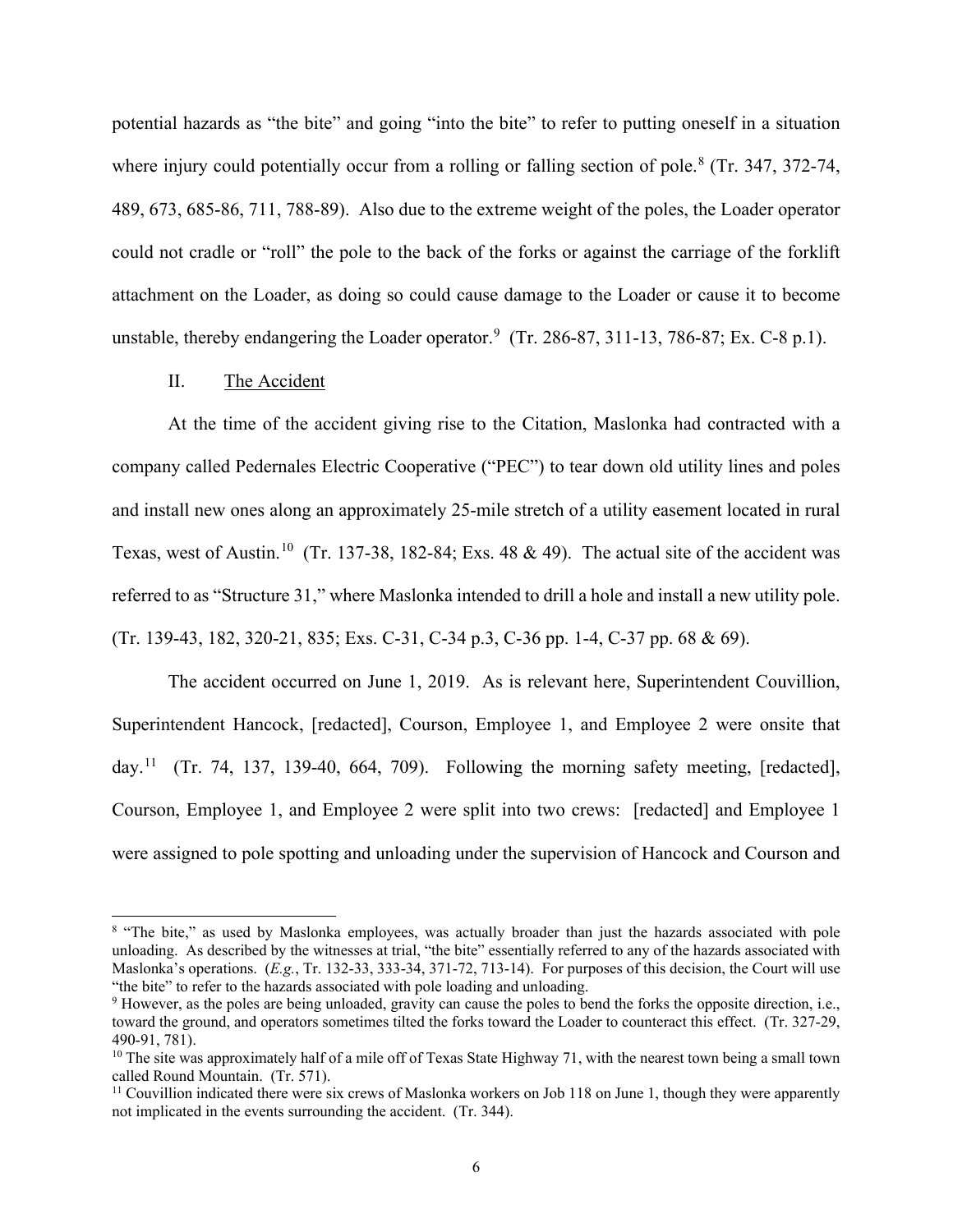Employee 2 were assigned to drilling and rigging under the supervision of Supt. Couvillion. (Tr. 95, 138-40, 158-59, 666-68, 709-10; Ex. R-26). Couvillion and Hancock were the only superintendents on site that day, and Hancock was only on site for the morning safety meeting. (Tr. 153, 667; Exs. C-11 p.1). Until after the accident occurred, Supt. Couvillion never visited Structure 31 on June 1. (Tr. 153).

At some point after the morning meeting, [redacted] and Employee 1 began the process of unloading the pole from the flatbed truck at Structure  $31.^{12}$  (Tr. 95; Ex. C-47 p. 2). [redacted] was operating the Loader with a forklift attachment, and Employee 1 was acting as [redacted]'s spotter. (Tr. 96, 130, 518; Ex. C-47 p. 2). Employee 1 disconnected the last strap, and [redacted] moved the forks under the pole section. (Tr. 96; Ex. C-47 p. 2). By this point, Employee 2 had walked over to Structure 31.<sup>13</sup> (Tr. 97-98; Ex. C-47 pp. 1 & 2). As [redacted] began reversing the Loader away from the trailer, Employee 1 and Employee 2 apparently went in between the Loader and the trailer (i.e., into "the bite") and began rolling up the loose straps that had previously secured the pole to the truck bed. (Tr. 98, 271; Ex. C-47 p.2). [redacted] then felt something cause the Loader to jolt, either a "surge" or "hit[ting] a rock."<sup>14</sup> (Tr. 98; Ex. C-47 p.2). This in turn caused the pole section to start rolling off the forks of the Loader. (Tr. 98; Ex. C-47 p.2). Although [redacted] attempted to quickly tilt the forks backward to stop the movement of the pole, he could not do so in time. (Tr. 98-99; Ex. C-47 p.2). The pole section fell off the forks of the Loader, striking

<sup>&</sup>lt;sup>12</sup> [redacted] was the only witness to the accident. Although Couvillion and Courson were on the Job 118 site on June 1, neither was at Structure 31 when the accident occurred. (Tr. 153, 419; Ex. C-47 pp. 1, 3-4). The Court therefore largely draws the account of the actual accident from [redacted]'s deposition testimony entered at trial.

<sup>&</sup>lt;sup>13</sup> Although it is not entirely clear from the record why Employee 2 went to Structure 31 when he was assigned to work elsewhere, according to Courson's written statement, he and Employee 2 had been drilling and rigging on "Structure 32" and at some point Courson told Employee 2 to "track the drill rig to Str[ucture] 31." (Ex. C-47 p.1).<br><sup>14</sup> Exactly what caused the Loader to become unstable was the subject of some speculation at trial. (*E* 

<sup>80, 623, 839-41).</sup> However, "[d]etermining whether the standard was violated is not dependent on the cause of the accident." *Ceco Concrete Constr., LLC*, No. 17-0483, 2021 WL 2311867, at \*8 n.4 (O.S.H.R.C. Feb. 26, 2021), quoting *Am. Wrecking Corp.*, 19 BNA OSHC 1703, 1707-08 n.4 (No. 96-1330, 2001).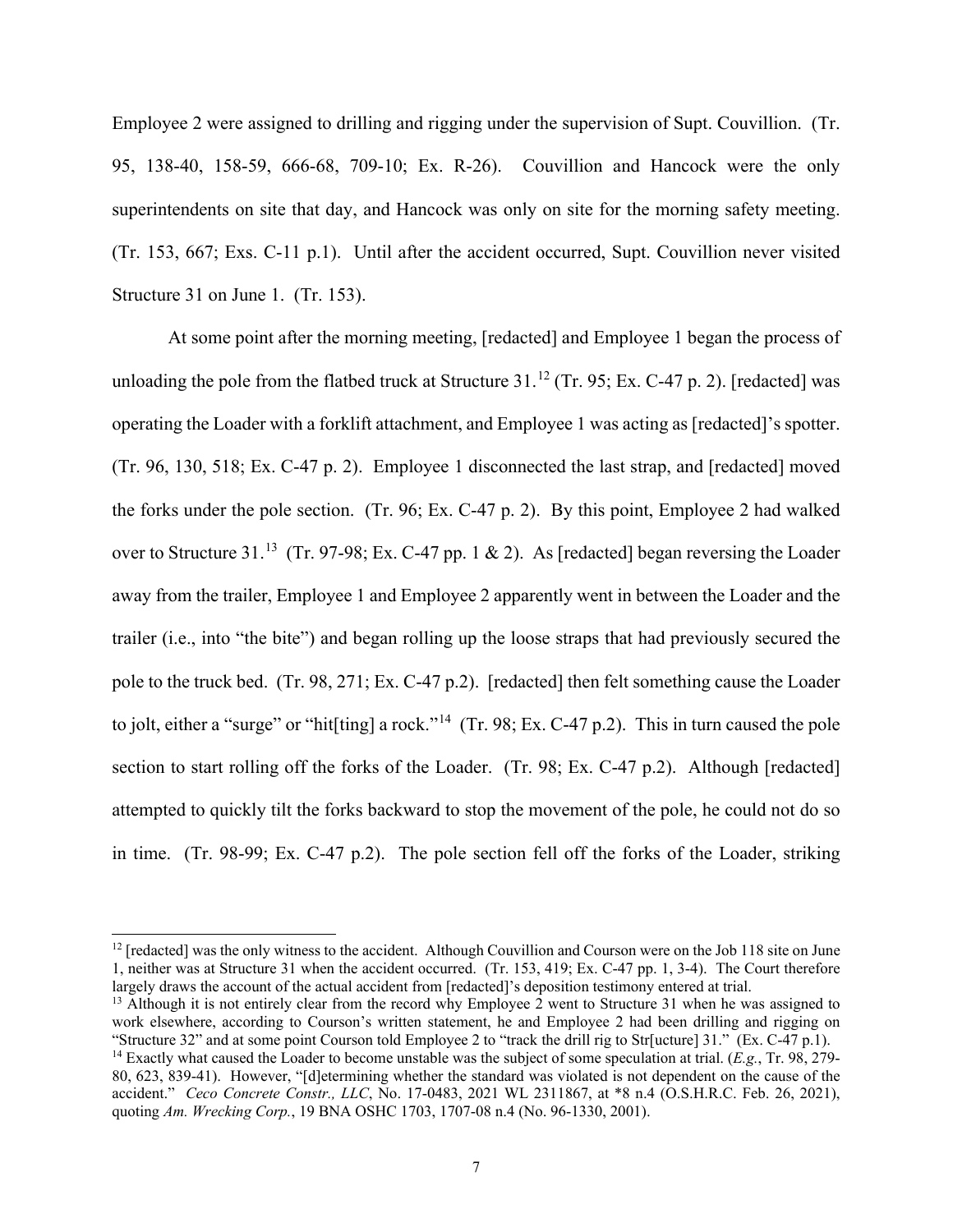Employee 1 and Employee 2, killing them both. (Tr. 99, 279-80, 322-24; Exs. C-34 p.3, C-47 pp. 1-3; ). [redacted] ran to Courson, who had been operating a drill rig somewhere in the vicinity of Structure 31, and alerted him of the accident. (Tr. 419; Ex. C-47 p.1). Courson called 911 and also called Supt. Couvillion, who came to Structure 31. (Tr. 153; Ex. C-47 p.1).

#### III. OSHA's Investigation and Citation

OSHA received a hotline telephone call about the accident the same day, June 1, 2019. (Tr. 571). In response, AAD Jarvis traveled to the worksite approximately one hour after receiving the call. (Tr. 571). After accessing Structure 31, AAD Jarvis spoke with several people on site including Mr. Couvillion, Mr. [redacted], police officers, and investigators sent by PEC. (Tr. 571- 74). AAD Jarvis also took photographs. (Tr. 574-75; Ex. C-37). After leaving the site on June 1, AAD Jarvis turned the investigation over to CSHO Beck, who took additional witness statements and attended an accident reenactment conducted by Maslonka on June 3, 2019.<sup>15</sup> (Tr. 576-78, 580, 723-25; Exs. C-7 to 13, 38, 52, 53, 55, R-32).

Based on the investigation conducted by AAD Jarvis and CSHO Beck, OSHA issued a *Citation* for one serious alleged violation of the Act with a proposed total penalty of \$13,260.

#### **Discussion**

The amended *Citation* alleges a violation of an OSHA standard as well as an alternative violation of the general duty clause. To establish a violation of an OSHA standard pursuant to  $5(a)(2)$ , Complainant must prove: (1) the standard applied to the work being performed; (2) the employer failed to comply with the terms of the standard; (3) employees were exposed to the hazard covered by the standard, and (4) the employer had actual or constructive knowledge of the

<sup>&</sup>lt;sup>15</sup> As part of its investigation into the cause of the accident, Maslonka conducted a "re-enactment" of loading and unloading the pole at Structure 31 using the same Loader [redacted] was operating at the time of the accident. (Tr. 399, 670-71, 723-25, 758-59, 778-80; C-52, 53, 55, R-32).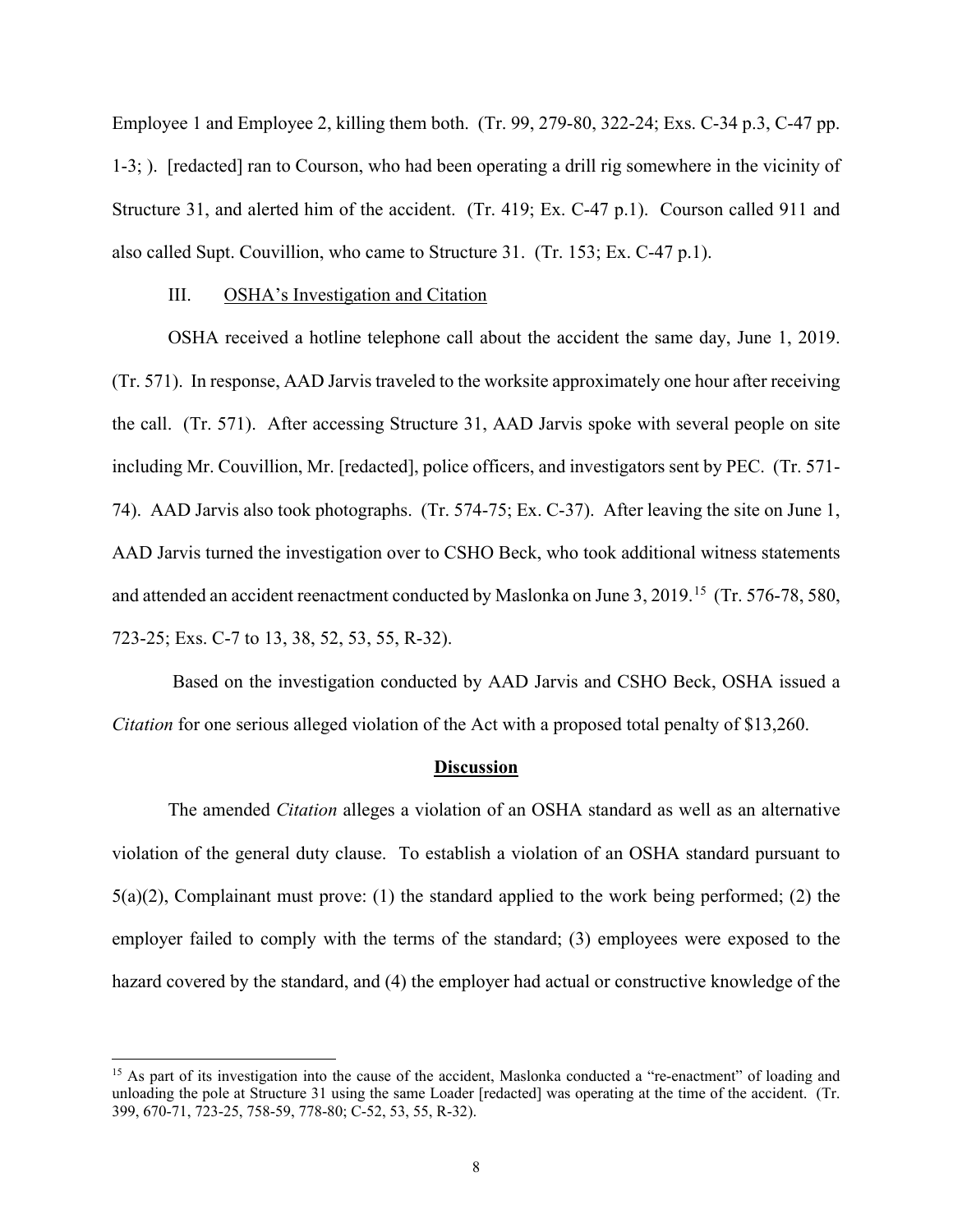violation (i.e., the employer knew or, with the exercise of reasonable diligence, could have known of the violative condition). *Atlantic Battery Co.*, 16 BNA OSHC 2131, 2138 (No. 90-1747, 1994).

To prove a violation of the general duty clause, Complainant must show: (1) a condition or activity in the workplace presented a hazard; (2) the employer or its industry recognized the hazard; (3) the hazard was likely to cause death or serious physical harm; and (4) a feasible means existed to eliminate or materially reduce the hazard. *K.E.R. Enters.*, 23 BNA OSHC 2241, 2242 (No. 08-1225, 2013); *Pegasus Tower*, 21 BNA OSHC 1190, 1191 (No. 01-0547, 2005). Complainant must also prove the employer knew or, with the exercise of reasonable diligence, could have known of the hazardous condition. *Cranesville Block Co., Inc.*, 23 BNA OSHC 1977, 1985 (No. 08-0316, 2012) (consolidated); *Burford's Tree, Inc.*, 22 BNA OSHC 1948, 1950 (No. 07-1899, 2010).

Complainant has the burden of establishing each element by a preponderance of the evidence. *See Hartford Roofing Co.*, 17 BNA OSHC 1361 (No. 92-3855, 1995). "Preponderance of the evidence" has been defined as:

The greater weight of the evidence, not necessarily established by the greater number of witnesses testifying to a fact but by evidence that has the most convincing force; superior evidentiary weight that, though not sufficient to free the mind wholly from all reasonable doubt, is still sufficient to incline a fair and impartial mind to one side of the issue rather than the other.

*Preponderance of the Evidence*, BLACK'S LAW DICTIONARY (10th ed. 2014).

## Amended Citation 1, Item 1

As amended, Citation 1, Item 1 alleges a violation of 29 C.F.R. § 1926.959(c) as follows:

29 C.F.R. § 1926.959(c) Applied loads. Mechanical equipment used to do lift or move lines or other material shall be used within its maximum load rating and other design limitations for the conditions under which the mechanical equipment is being used.

On or about June 1, 2019, and at times prior thereto, the employer unloaded power pole segments without ensuring design limitations were followed. The employer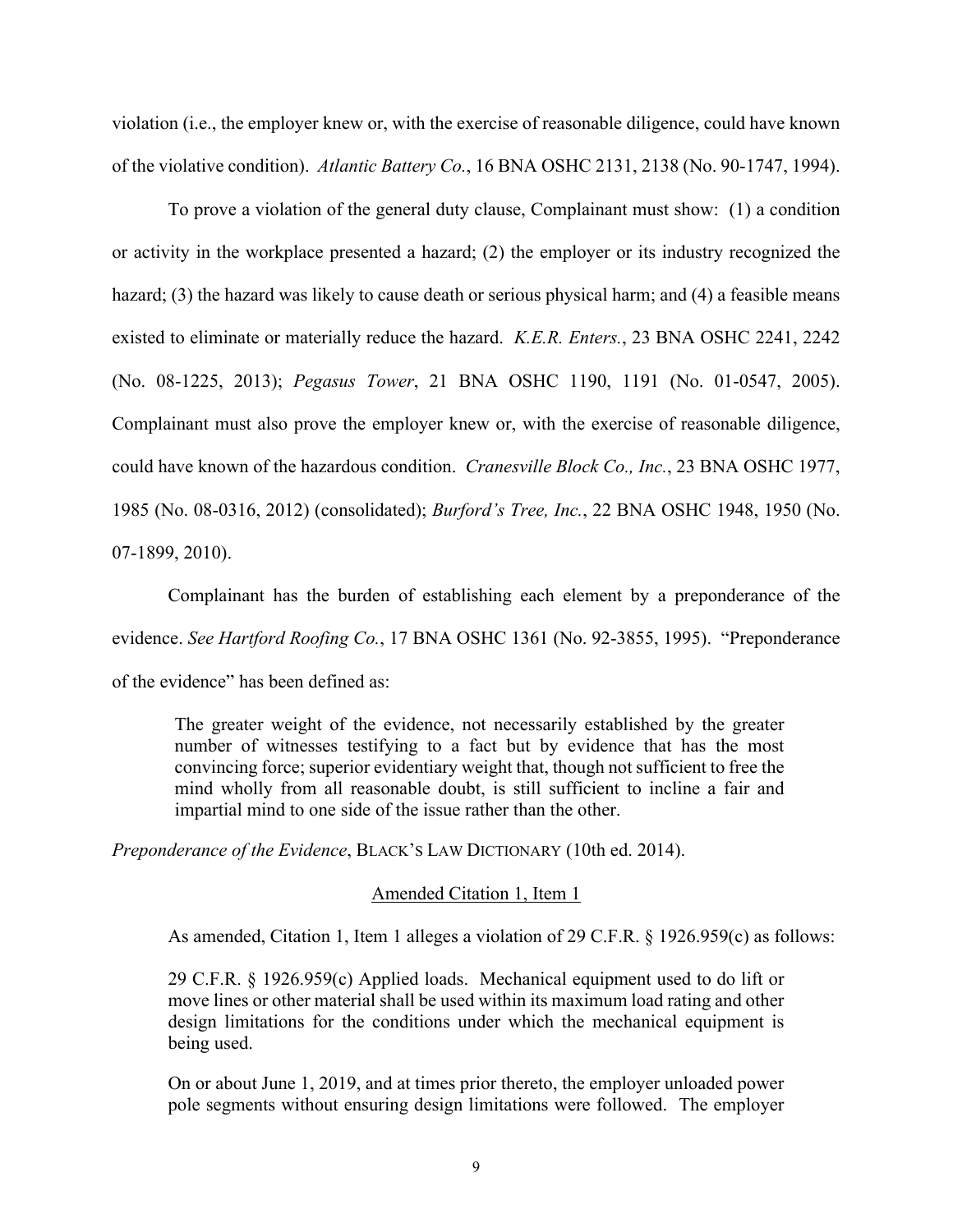did not ensure the load was stable and safely racked against the mast of the Caterpillar 9660 Loader. The employer did not ensure the Loader was taken out of service when damage resulted in a bent carriage and misaligned fork tines. The conditions exposed employees to being crushed by the unstable load (41 foot long, 3-ton, steel power pole).

*Mot. to Amend* 2-3.

Alternatively, as amended, the Citation alleges a violation of Section  $5(a)(1)$  of the OSH

Act, the general duty clause,  $16$  as follows:

Section 5(a)(1) of the Occupational Safety and Health Act of 1970: The employer did not furnish employment and a place of employment which were free from recognized hazards that were causing or likely to cause death or serious physical harm to employees.

On or about June 1, 2019, and at times prior thereto, the employer unloaded power pole segments using a Caterpillar 966G Loader without ensuring the load was stable, without ensuring the Loader was taken out of service when damage resulted in a bent carriage and misaligned forks, and without ensuring the employees remained out of the danger zone. The hazardous conditions exposed employees to being crushed by the unstable load (41 foot long, 3-ton, steel power pole).

Feasible and acceptable abatement methods to correct this hazard include, but are not limited to:

1. Follow the Operation and Maintenance Manual for the Caterpillar 966G Loader, which states in relevant part:

Note: any needed repairs during machine operation. Report any needed repairs (page 28); Avoid any conditions that can lead to tipping the machine (page 28); Maintain control of the machine. Do not overload the machine beyond the machine capacity (page 28); and

2. Follow JRD's safety manual, which states in relevant part:

Inspecting each vehicle to verify that it is safe to operate, prior to operating it (page 37); Properly securing all loads using adequate straps/binders (page 38); Not standing or passing beneath the elevated forks whether loaded or empty (page 39); Only handling loads which are securely loaded and within the rated capacity of the truck (page 39); and,

<sup>&</sup>lt;sup>16</sup> The general duty clause reads: "Each employer  $\ldots$  shall furnish to each of his employees employment and a place of employment which are free from recognized hazards that are causing or are likely to cause death or serious physical harm to his employees ...."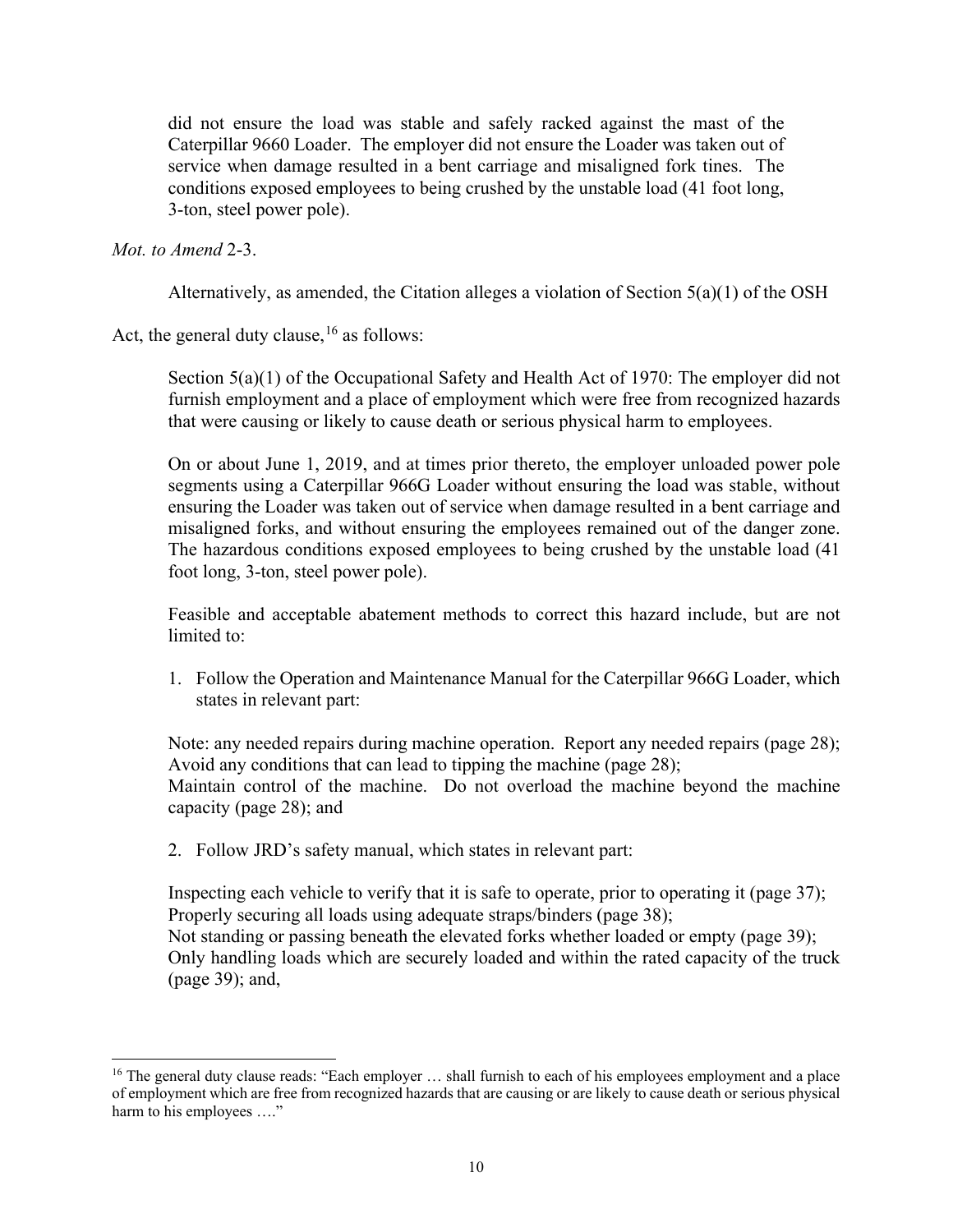3. Follow JRD's Job Hazard Analysis prevention measures for unloading poles, including but not limited to, staying out of drop/fall zone, and staying out of the bite.

*Id.* at 3.

## 29 C.F.R. § 1926.959(c) Applies and the General Duty Clause Violation is Moot

29 C.F.R § 1926.959(c) states: "Applied loads. Mechanical equipment used to lift or move lines or other material shall be used within its maximum load rating and other design limitations for the conditions under which the mechanical equipment is being used."

The parties stipulated that 29 C.F.R. § 1926.959(c) applied to the work Maslonka employees were performing at the time of the accident. (Tr. 42–46). The Court accepted this stipulation. *See Armstrong Utils., Inc.*, No. 18-0034, 2021 WL 4592200, at \*2 n.2 (O.S.H.R.C Sept. 24, 2021) (finding it was "plain error" to not accept the parties' stipulation); *CF & T Available Concrete Pumping, Inc.*, 15 BNA OSHC 2195, 2199 (No. 90-329, 1993) (the Commission accepted the parties' stipulation that the alleged violation, if any, was serious). Accordingly, the alternative violation of the general duty clause alleged in the amended Citation is moot. *See Tower Maint. Corp.*, 25 BNA OSHC 2146, 2147 (No. 13-0777, 2016) ("Where, as here, the Secretary makes an alternative allegation, only one of his allegations can prevail, *i.e.,* the alternative allegation is moot if the first provision alleged is found to apply.")*.* Additionally, the Court notes Complainant has not addressed the alternative general duty clause violation in his posttrial brief. The Court therefore further finds the alternative violation of the general duty clause has been abandoned by Complainant. *See, e.g.*, *Castro v. McCord*, 259 F. App'x 664, 665-66 (5th Cir. 2007) (unpublished); *Ryder Transp. Servs.*, 24 BNA OSHC 2061, 2063 n.4 (No. 10-0551, 2014); *Altor, Inc.*, 23 BNA OSHC 1458, 1460 n.3 (No. 99-0958, 2011), *aff'd*, 498 F. App'x 145 (3d Cir. 2012) (unpublished).

# Complainant Failed to Establish a Violation of the Standard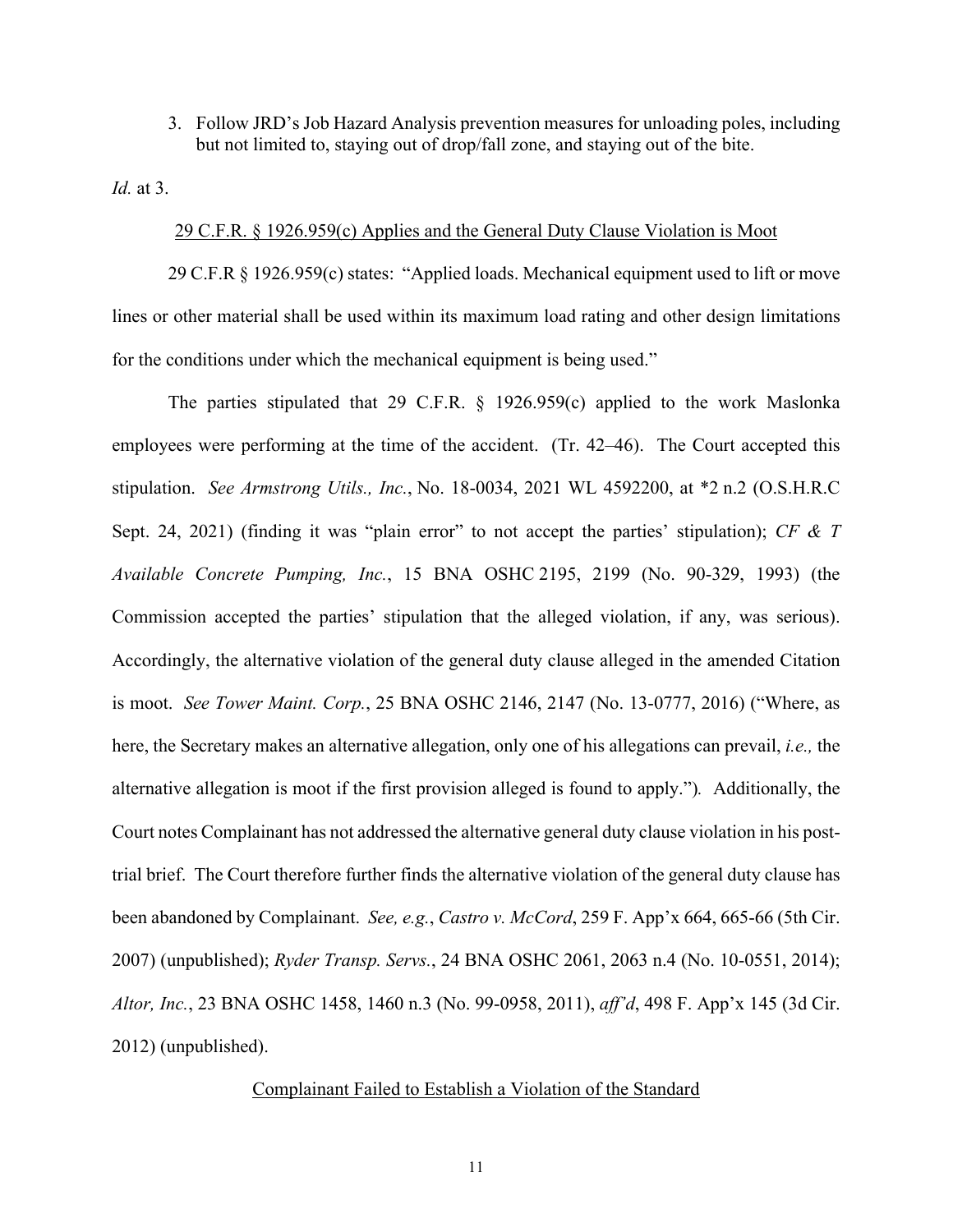According to its plain language, Complainant can demonstrate a violation of 29 C.F.R. § 1926.959(c) by showing Respondent operated a mechanical equipment either: 1) above its maximum load rating; or 2) outside another "design limitation." Complainant does not allege that the Loader was used above its maximum load rating; instead, Complainant argues Respondent violated 29 C.F.R. § 1926.959(c) by operating it outside another "design limitation" in three different ways: 1) the load was not stable and safely racked against the mast during unloading (Sec'y's Br. 27-28); 2) the Loader was not taken out of service as a result of a bent carriage and misaligned fork tines (*Id.* at 28-29); and 3) the Loader was not intended to be used with bent or misaligned forks (Sec'y's Br. 29-30).

At the outset of its discussion on whether the cited standard was violated, the Court notes the cited standard does not describe with any specificity what "design limitation" means.17 Nor has the Complainant offered a more specific definition of this term. Based on the language of the standard, the Court finds that whatever meaning "design limitation" is given, Complainant has the burden of showing the existence of a specific limitation on the specific piece of equipment that is alleged to have been used outside the limitation. *Cf. Kaspar Wire Works*, 18 BNA OSHC 2178, 2191 (No. 90-2775, 2000) (requiring evidence of the condition of the exact machine that injured the employee to determine whether a broad machine guarding standard was violated). Here, the specific piece of equipment was the Caterpillar 966G Loader which [redacted] was operating at the time of the accident. Based upon the evidence presented in this case, the Court cannot conclude

<sup>&</sup>lt;sup>17</sup> The term "design limitation" is not widely used throughout OSHA's regulations, and the only Commission cases to reference the term are ALJ cases, which do so only in passing and which, in any event, have no precedential value. *See Everclear Enters., Inc.*, 24 BNA OSHC 1750, 1752 (No. 12-2212, 2013) (ALJ) (discussing in the context of memorandum put out by OSHA for fall protection systems); *Ralph Taynton d/b/a Serv. Specialty Co.*, No. 92-498, 1993 WL 316246, at \*14 (O.S.H.R.C. 1993) (ALJ) (discussing in terms of calculating a crane's maximum weight load); *Dye Constr. Co.*, No. 80-0177, 1980 WL 10549, at \*10 (O.S.H.R.C. 1981) (ALJ) (using "weight bearing design limitation" as a synonym for "rated load" from the cited standard).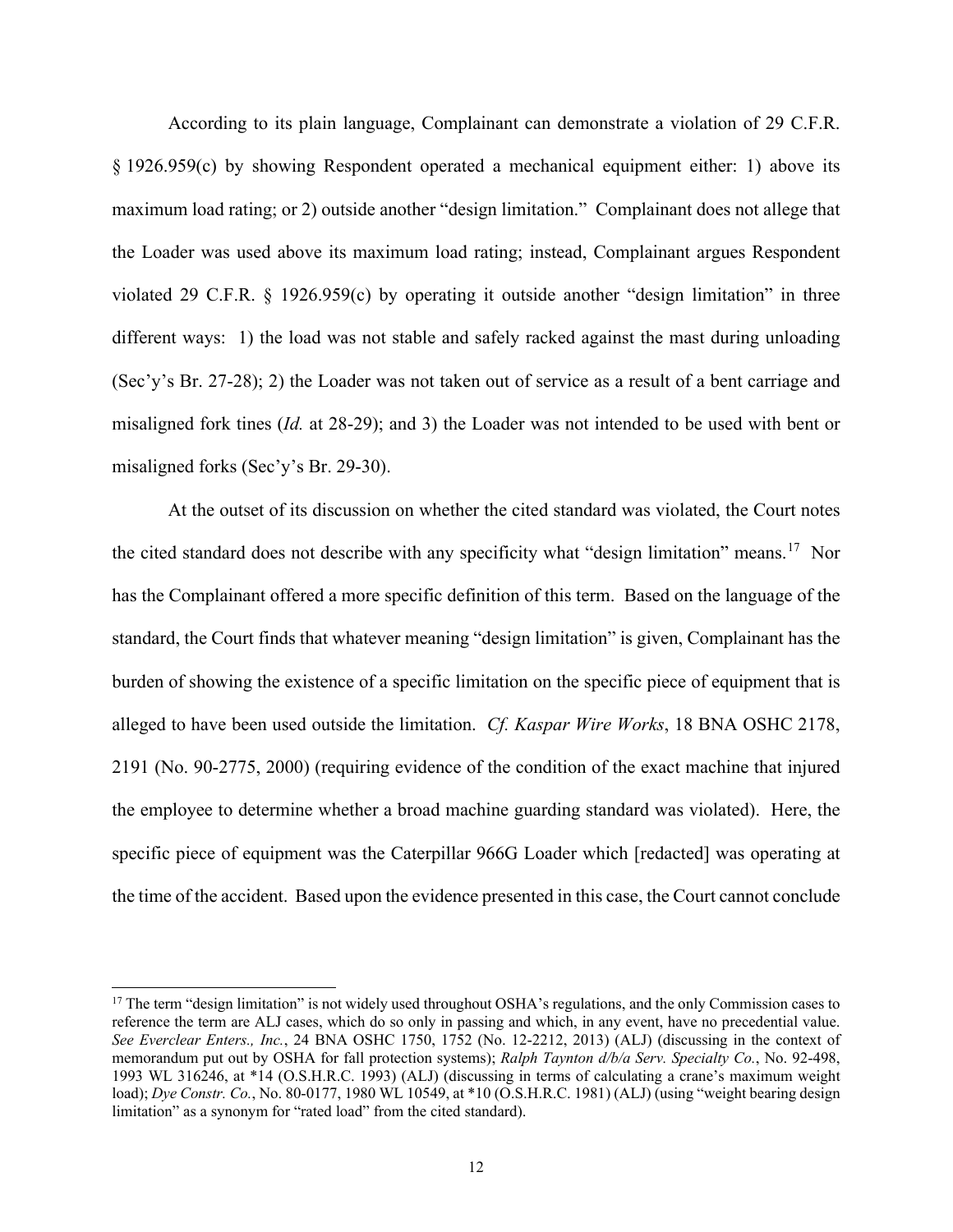that Complainant met his burden of proving that Respondent was using the Loader beyond its design limitations, pursuant to the cited regulation.

### *A*. *Cradling of the Pole Against the Carriage*

As to the cradling of the poles against the mast of the Loader, nothing cited by Complainant establishes this was a design limitation on the Loader. In fact, the opposite appears to be true. As Vaughn, Respondent's expert witness, explained, the Loader used here did not have a "mast" as that term is used with traditional forklifts. Such masts can be up to eight feet tall and are "designed as a rack for which you lean the equipment against." (Tr. 787). Rather, the Loader had a "carriage," which "suspends the [forklift's] tines" and is "designed to be the carriage or to run the forks on to spread them in and out" but is "not designed to rest equipment against." (Tr. 788).

In any event, both Couvillion and Vaughn, explained why in many instances the cradling of the poles against the carriage of the Loader could not be done safely. With the poles arranged two-deep on the bed of the flatbed truck, it was not always possible for the Loader operator to position a single pole on the back of the forks when first picking it up from truck. (Tr. 285-86, 325, 484-86). Once positioned on the front of the forks, there was no safe method to "roll" the pole to the back of the forks and against the carriage of the Loader; the massive weight of the pole in motion could either damage the carriage of the Loader or else cause the Loader to become unstable, thereby endangering the Loader operator. (Tr. 286-87, 311-13, 786-87; Ex. C-8 p.1).

Complainant cites to some deposition testimony from Hancock, Goodson, and Leake in support of his argument that the pole should have been cradled against the carriage of the Loader.<sup>18</sup>

<sup>&</sup>lt;sup>18</sup> Complainant also argues "OSHA's conclusion that Maslonka failed to ensure that the pole was safely racked back against the mast was derived from Maslonka's safety manual …" (Sec'y's Br. 28 (citing Ex. C-26)). Complainant does not cite to a specific part of Exhibit C-26, an excerpt from the "Operation and Maintenance Manual" for the Caterpillar 966G Loader. The highlighted portions of this document are general admonitions such as "[a]void any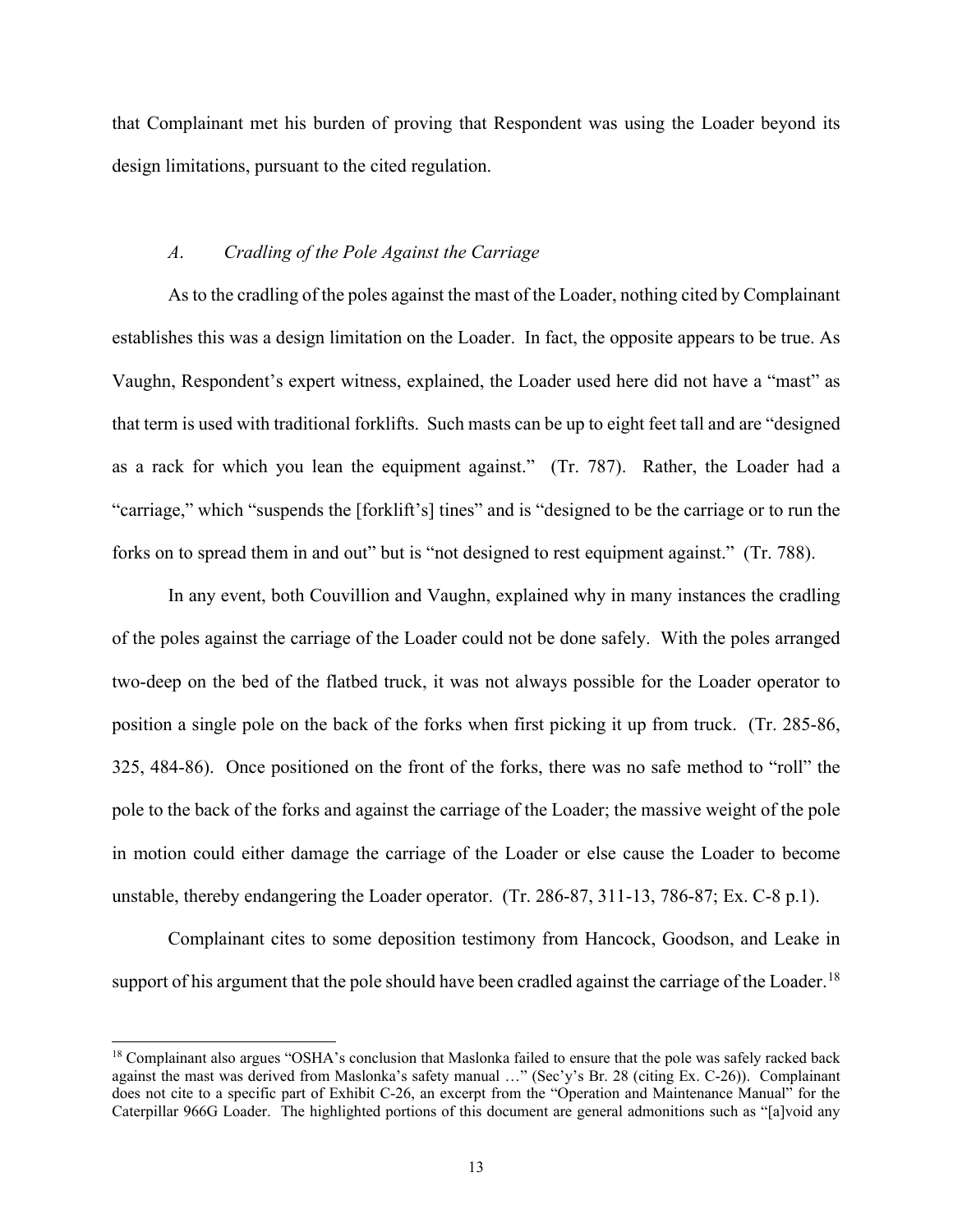The Court is not persuaded by this testimony. First, in the portion of Hancock's deposition testimony cited by Complainant, it is not at all clear that Hancock is even referring to the Loader that [redacted] was operating on June  $1.^{19}$  (Tr. 702). As to Goodson's testimony, while it appears to be referring to the subject Loader, Goodson does not discuss cradling the poles against the carriage, only "curl[ing] the forks and lower[ing] the load before ... backing up...."<sup>20</sup> (Tr. 551). Only Leake's testimony seems to both refer to the Loader and state that the pole should have been cradled against its mast. (Tr. 539). The Court does not find this lone piece of deposition testimony outweighs the in-person testimony of both Couvillion and Vaughn about the dangers and risks of cradling poles against the mast of the Loader. Furthermore, whether a better practice in some instances or not, it was not established that failure to cradle a load against the mast constituted exceeding the design limitations of the Loader.

### *B. Bent Carriage and Misaligned Forks*

The remainder of Complainant's arguments relate to the bent carriage and misaligned forks on the Loader.<sup>21</sup> It is true, as Complainant argues, that Respondents' witnesses by and large

conditions that can lead to tipping the [Loader]" or "[n]ote any needed repairs during machine operation. Report any needed repairs." (Ex. C-26 p.3). The Court does not find anything in this document specific to cradling a pole, or any other load for that matter, against the carriage of the Loader. 19 The entirety of this excerpt reads:

QUESTION: "Quote, they should tilt back the pole to the mast, close quote. Do you see that?" ANSWER: "Yes." QUESTION: "Is that essentially cradling the pole?" ANSWER: "Yes." QUESTION: Why do you do that?" ANSWER: "To keep it from rolling."

<sup>(</sup>Tr. 702).

<sup>&</sup>lt;sup>20</sup> As noted in note 9, *supra*, operators would sometimes tilt the forks backward to counteract the effect of the weight of the pole pulling them toward the ground. (Tr. 327-29, 490-91, 781). On the limited deposition testimony cited by Complainant, the Court finds it entirely possible this is what Goodson is describing.

 $21$  The Court does not find a material difference between Complainant's argument that the Loader should have been taken out of service because of the bent carriage and misaligned forks and his argument that the Loader should not have been used with a bent carriage and misaligned forks. (Sec'y's Br. 28-30). Moreover, the evidence establishes it was the bent carriage which caused the forks to be misaligned, making them essentially the same condition. (Tr. 383- 84, 806-08). The Court therefore addresses Complainant's remaining arguments together.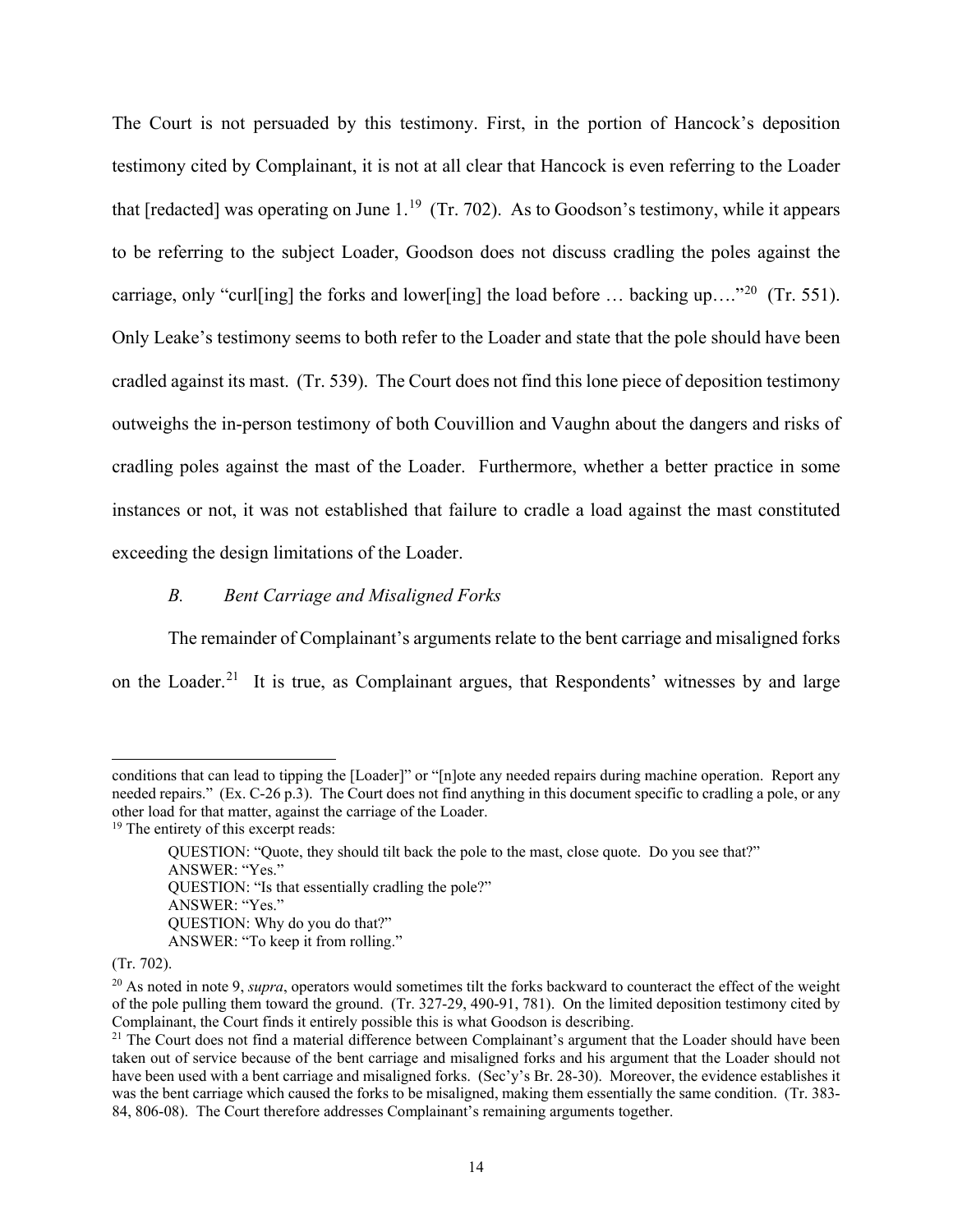conceded the Loader had slightly misaligned forks on the date of the accident. (Tr. 76-78, 108, 383-84, 403-04, 491, 535, 550, 806). However, no witness, or any other evidence for that matter, established exactly what *degree/measurement* of fork misalignment was acceptable/unacceptable, or could constitute exceeding a "design limitation" on the Loader. (Tr. 391-93, 403-05, 491, 535, 550, 566-67, 821-22, 840). According to Mulligan, even a "true brand new unit will never be a hundred percent aligned." (Tr. 392).

Moreover, neither of the witnesses to opine on the subject agreed that the degree of misalignment present on the subject Loader represented a "design limitation" of the Loader or even presented a safety hazard at all.<sup>22</sup> As Complainant notes, Mulligan, Respondent's Fleet Manager, stated he would have "red-tagged" the Loader (i.e., taken it out of service) and fixed the misaligned forks before returning it to the field. (Tr. 398-99). However, when asked whether this was because the forks were unsafe, he repeatedly stated it was not a safety issue, but rather his own personal standards for returning equipment to the field "like new." (Tr. 398-99, 402-03). And although Vaughn agreed that operating a Loader with misaligned forks "could" be an example of not using it within a design limitation, he later clarified that, in his expert opinion, it was not the case with *this* Loader. (Tr. 821-22). The Court finds Vaughn's summation of the matter to be illuminating:

When we look at something like a deformed fork, there is no written criteria in any standard and even the manufacturer did not have a criteria for when bending of a fork or the carriage would represent a hazard.

So different people observing the same conditions would have a different opinion about when to take it out of service or whether or not it's serious. So in general if I saw a machine with forks that were bent, I would say take that machine out of service. But an operator who uses the machine – and I agree with this especially the whole reason we did the re-

<sup>22</sup> The deposition testimony of Goodson and Gelinas recognize that misaligned forks *could* cause a load to become unstable. (Tr. 550, 567-68). However, neither appears to be commenting on the exact degree of misalignment present on the subject Loader and neither offers what precise degree of misalignment represents an unsafe condition.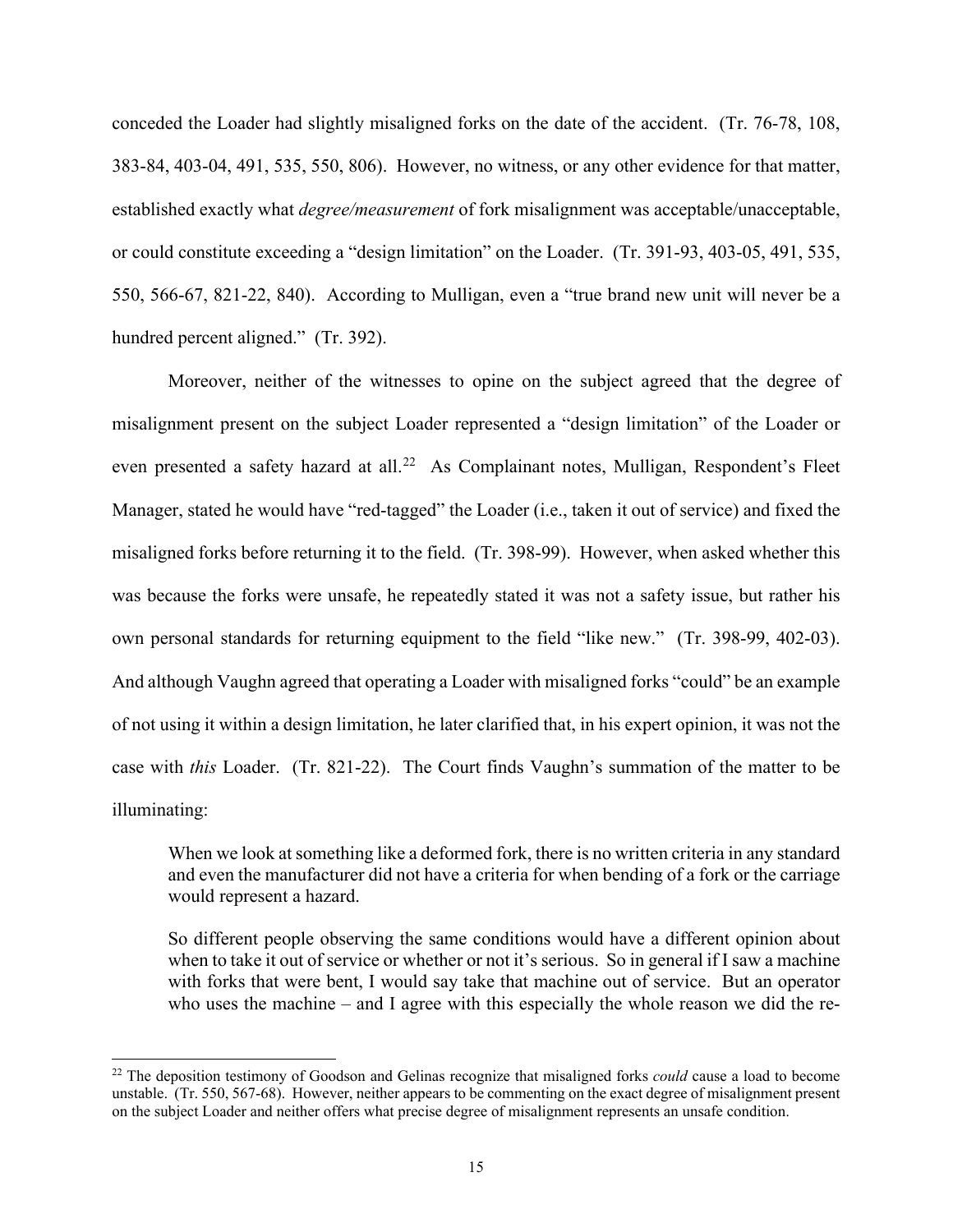enactment was to show that the bent fork was not a contributing cause to this – to this incident.

(Tr. 840). Vaughn went on to state that, although using a Loader with misaligned forks *could* be an example of using it not in accordance with its design limitations, he did not believe it was so with regard to the Loader in this case. (Tr. 841).

Finally, Complainant argues that the re-enactment videos show the misaligned forks caused the pole section at one point to rest on only one of the forks of the Loader and become unstable. (Sec'y's Br. 28). Mr. Vaughn opined that any perceived movement of the pole was a result of the articulated steering system built into the Loader, which is designed to counteract the "yaw" that would occur in a normal steering system when a vehicle turns. (Tr. 780-83). The Court, however, notes the octagonal shape of the pole sides, as well as the tapered width from one end of the pole to another (wider at the base, narrower at the top). The unusual shape, contact surfaces, center of gravity, and rough terrain on which the Loader was operating appear to have all contributed to movement of the load (during the reenactment, as well as the actual accident). However, these factors focus on the unusually shaped and weighted load, not proof of exceeding the design limitation of the Loader, the standard Complainant has elected to prosecute in this case. While the accident in this case was tragic, the Court is not convinced that the facts presented by Complainant in this case were sufficient to establish a violation of the regulatory standard that was charged.

The Court finds Complainant has failed to meet its burden of showing, by a preponderance of the evidence, that Respondent was operating the Loader in a manner that exceeded its design limitations. Accordingly, the Court does not find Complainant has proven a violation of the cited standard.

### Complainant Failed to Establish Employer Knowledge

Even assuming Complainant established a violation of the cited standard, the Court also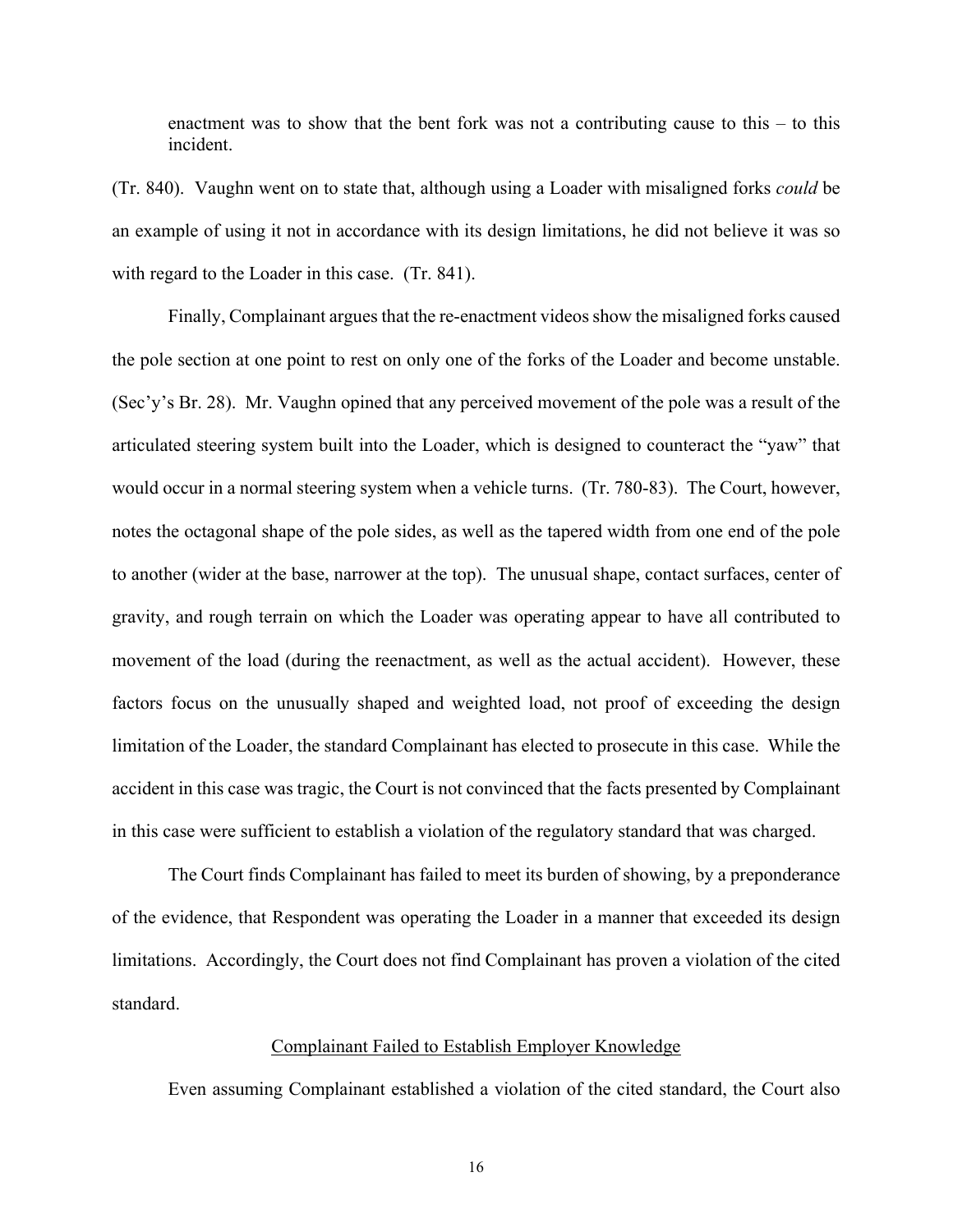finds he has failed to establish the element of employer knowledge. To prove this element, Complainant must show Respondent knew or, with the exercise of reasonable diligence, could have known of the violation. *Dun-Par Engineered Form Co.*, 12 BNA OSHC 1962, 1965 (No. 82- 928, 1986). The key is whether Respondent was aware of the conditions constituting a violation, not whether it understood the conditions violated the Act. *Phoenix Roofing, Inc.*, 17 BNA OSHC 1076, 1079–80 (No. 90-2148, 1995). Complainant can prove knowledge of a corporate employer through the knowledge, actual or constructive, of its supervisory employees. *Dover Elevator Co.*, 16 BNA OSHC 1281, 1286 (No. 91-862, 1993).

Here, there was no employer knowledge, actual or constructive, of Employees 1  $\&$  2 moving in between the Loader and trailer to roll up the loose straps at the moment the Loader operator began to back up. Complainant argument focuses on Respondent's supervisors alleged knowledge of [redacted]'s failure to rack the pole against the carriage of the Loader, as well as the bent carriage and the misaligned forks on the Loader. (Sec'y's Br. 30-34). Complainant also argues that Respondent failed to exercise reasonable diligence in enforcing its safety program, and therefore, should be deemed to have constructive knowledge of the violation. (Sec'y's Br. 34-38).

The Court will address each of these issues in turn. However, at the outset of discussing this element of Complainant's case, the Court notes there is a mismatch between the conditions Complainant has argued constituted the violation and what conditions Complainant argues are implicated in Respondent's knowledge of the alleged violation. For example, Complainant argued that a violation occurred when [redacted] failed to cradle the pole against the carriage of the Loader. (Sec'y's Br. 27-28). However, Complainant did *not* argue [redacted] committed a violation by failing to account for the terrain where he was unloading the pole or by failing to load the pole onto the forks at the pole's center of gravity. Nonetheless, in briefing the issue of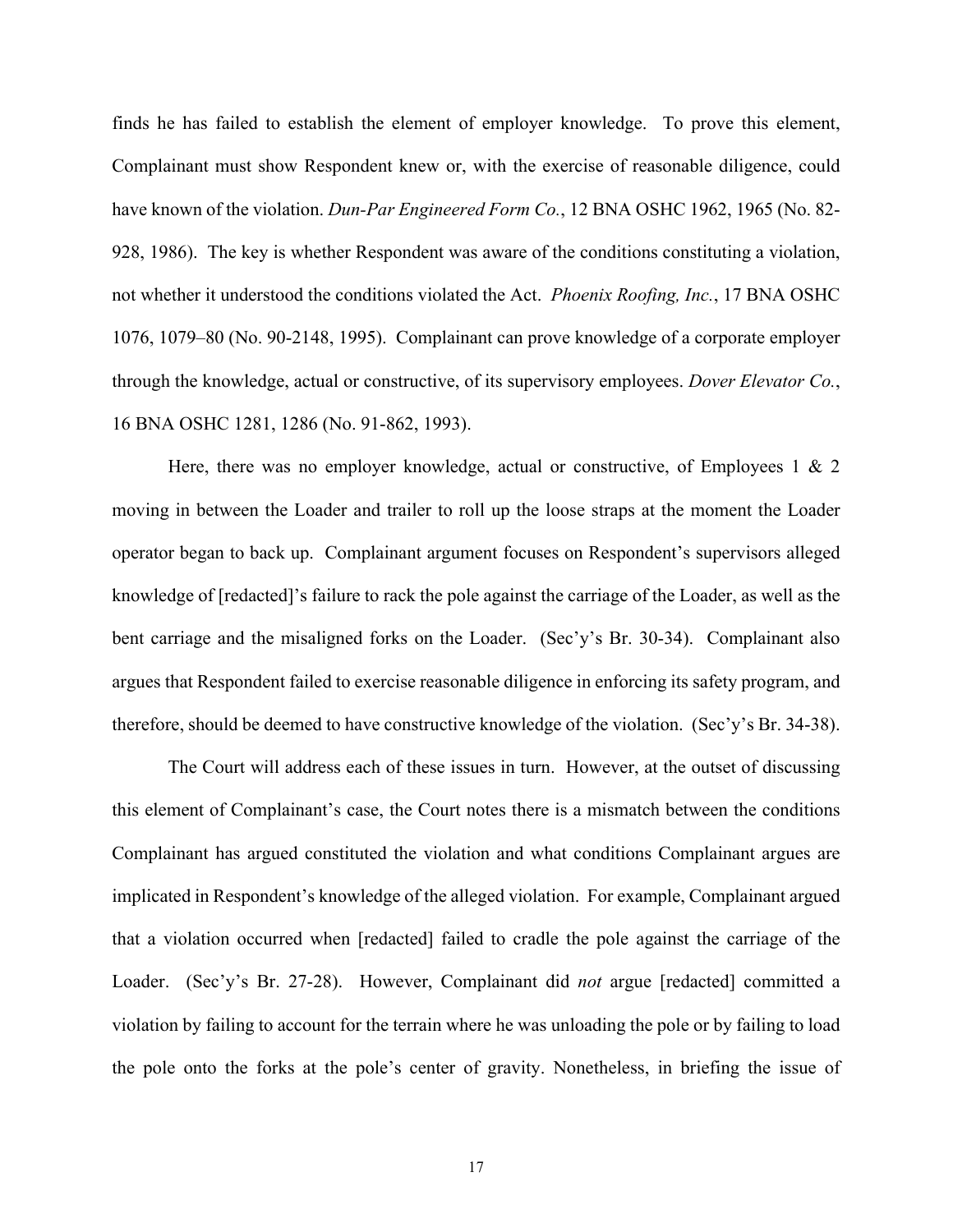knowledge, Complainant delves into these issues and asks the Court to find knowledge of the violation on these bases. (Sec'y's Br. 31 (discussing supervisors' knowledge of the center of gravity and octagonal shape of the pole); *id.* at 32 (discussing supervisors' knowledge of the rough terrain)). The Court declines to do so. Rather, the Court will only address Complainant's arguments regarding knowledge as they relate to how Complainant's argued the violation occurred. 23 *See Jacobs Field Servs. N.A.*, 25 BNA OSHC at 1218 (an employer's knowledge is based on knowledge of the conditions constituting the alleged violation). Thus, in addressing whether Complainant has established the knowledge element, the Court's conclusions only address whether Respondent knew or should have known that [redacted] failed to cradle the pole against the mast of the Loader and operated it with a bent carriage and misaligned forks.

### *A. Actual Knowledge of Supervisors*

In arguing for the imputation of supervisory knowledge, Complainant frames many of his arguments in terms of "knew or should have known." (*E.g.*, Sec'y's Br. 30). To the extent Complainant is arguing for a finding of actual knowledge, it is undisputed that no supervisors were present when the accident occurred, or at any point while [redacted] was operating the Loader at Structure 31. None of the three employees at Structure 31 when the accident occurred were supervisors for purposes of imputing knowledge to Respondent, and Complainant makes no argument to the contrary. Couvillion and Hancock were the only superintendents on Job 118 on June 1, 2019. (Tr. 153, 667). Hancock was only present for the morning safety meeting, and

<sup>&</sup>lt;sup>23</sup> The specific factual basis for the alleged violation of the cited standard, at various points in this proceeding, has been difficult to pinpoint. For example, Complainant did not argue that failing to account for rough terrain was itself a violation of the standard, or even contributed to a violation of the standard. (Sec'y's Br. 27-28). Complainant nonetheless devotes nearly an entire page of its brief to the issue of the supposedly rough terrain of Structure 31 and asks the Court to find knowledge on that basis. (Sec'y's Br. 32). The Court will not charge Respondent with knowledge of a condition Complainant has not argued was a violation in the first place. *See Jacobs Field Servs. N.A.*, 25 BNA OSHC 1216, 1218 (No. 10-2659, 2015) (an employer's knowledge is based on knowledge of the conditions constituting the violation).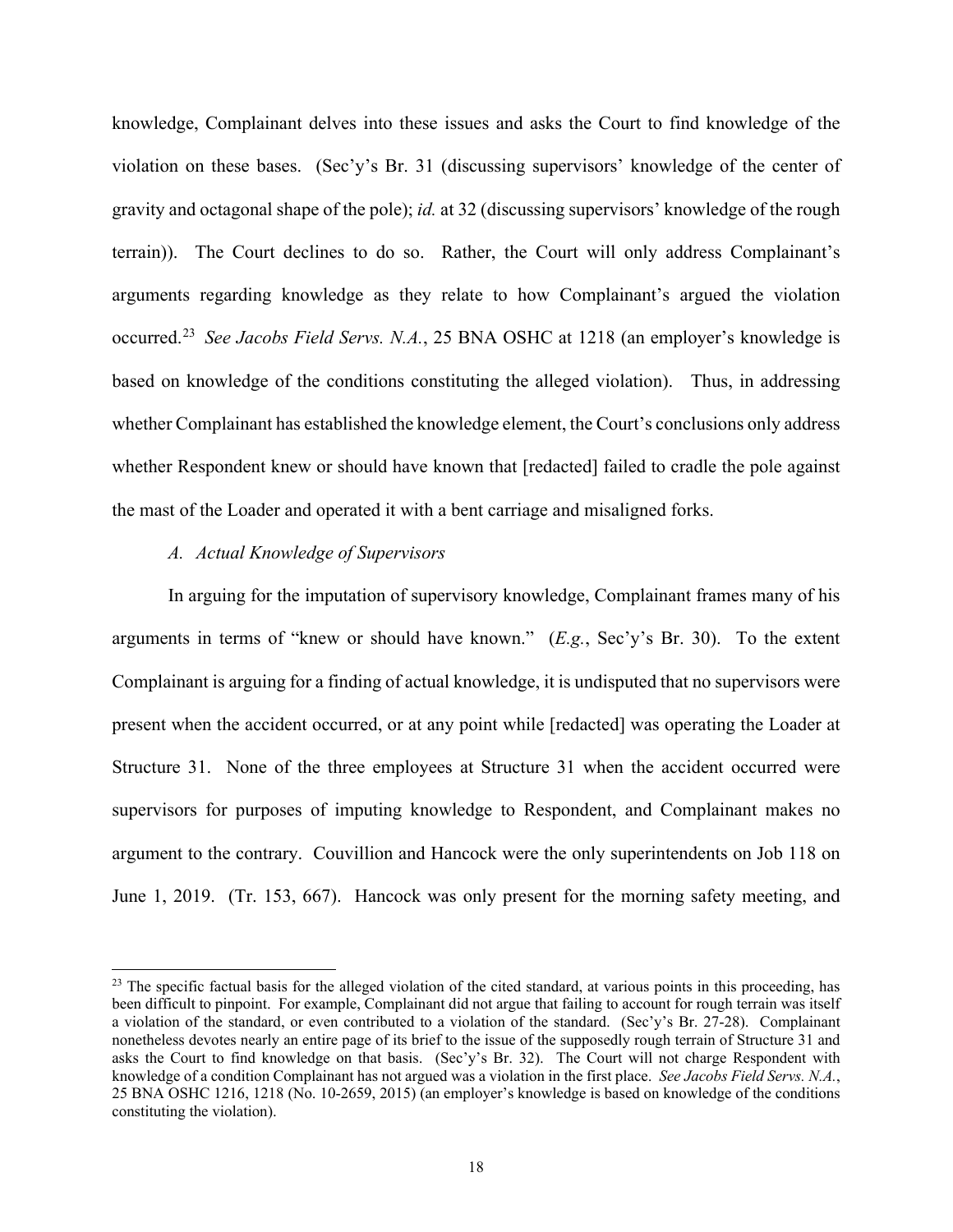Couvillion did not visit Structure 31 until after the accident had occurred. (Tr. 153, 667; Exs. C-11 p.1). Thus, there is no basis for imputing actual knowledge on Respondent based on the knowledge of its supervisory personnel. *Cf. Thomas Indus. Coatings, Inc.*, 23 BNA OSHC 2082 (No. 06-1542, 2012) (finding no actual knowledge even where foreman was in the vicinity of the violative condition).

#### *B. Constructive Knowledge of Supervisors*

As to constructive knowledge of the Maslonka supervisors, Complainant argues the bent carriage and misaligned forks were immediately visible to multiple people after the accident, and therefore reasonable diligence could have discovered the condition. (Sec'y's Br. 32-34). However, as the Court noted in rejecting Complainant's argument regarding a violation of the standard, Complainant has not established with any particularity what degree of fork misalignment would represent a hazardous, violative condition on the Loader. (Tr. 391-93, 403-05, 491, 535, 550, 566-67, 821-22, 840). It was also unclear whether the extent of misalignment of the forks before the accident was the same after the accident. In absence of such evidence, the Court cannot determine what degree of diligence would have led a supervisor to discover a violative condition or what other measures could have been employed to meet that degree of diligence. *Cf. e.g.*, *Armstrong Utils, Inc*., No. 18-0034, 2021 WL 4592200, at \*5 (O.S.H.R.C. Sept. 24, 2021) (finding employer exercised reasonable diligence where hazards could be determined and addressed by consulting blueprint plans for the project); *Conagra Flour Milling Co.*, 15 BNA OSHC 1817, 1823 (No. 88-2572, 1992) (finding a lack of reasonable diligence where violative condition, exposed wiring, was readily apparent to a supervisor); *Union Boiler Co.*, 11 BNA OSHC 1241, 1244 (No. 79-232, 1983), *aff'd*, 732 F.2d 151 (4th Cir. 1984) (finding a lack of reasonable diligence where physical examination would have revealed a missing bolt causing instability in the walkway).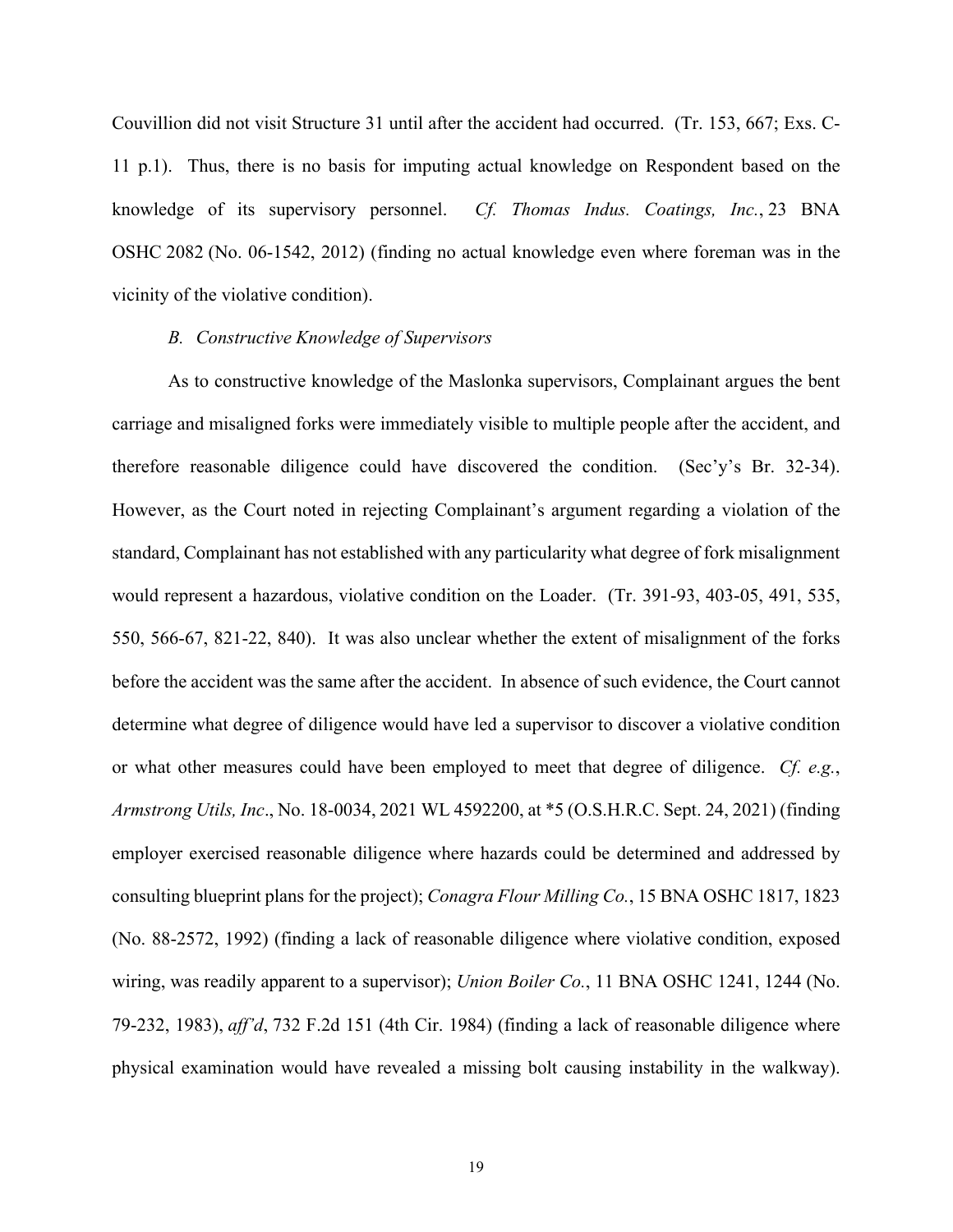Since it is unclear at what degree/distance misaligned forks may constitute a violation of the cited standard, it is equally unclear at what point a supervisor would, with the exercise of reasonable diligence, should be expected to have known of the condition.

## *C. Maslonka's Lack of Reasonable Diligence in Enforcement and Supervision*

Complainant can also establish constructive knowledge on the part of an employer by demonstrating it failed to exercise reasonable diligence in the overall implementation of supervision with regard to its safety program. "In assessing reasonable diligence, the Commission considers several factors, including an employer's obligations to implement adequate work rules and training programs, adequately supervise employees, anticipate hazards, and take measures to prevent violations from occurring." *S.J. Louis Constr. of Tex.*, 25 BNA OSHC 1892, 1894 (No. 12-1045, 2016). Whether an employer has exercised reasonable diligence is a question of fact that will "vary with the facts of each case." *Martin v. OSHRC*, 947 F.2d 1483, 1485 (11th Cir. 1991).

Here, Complainant primarily takes aim at the lack of a Job Hazard Analysis ("JHA") report for Structure 31 on the date of the accident as well as Respondent's general supervision of the employees' activities at Structure 31. (Sec'y's Br. 34-38). The Court finds that, while Respondent's supervisory procedures may have been improved, Complainant has not established a lack of reasonable diligence sufficient to demonstrate that Respondent had constructive knowledge of any condition constituting a violation of the cited standard.

In relation to anticipating the hazards associated with Respondent's work, Respondent required its employees to complete JHA reports before starting each task in order to detail the hazards associated with the task and address those hazards. (Tr. 81, 112-15, 207, 306-07, 537-38, 563, 703-04; Exs. C-58 to 62). Based on the record evidence, Respondent's crew employees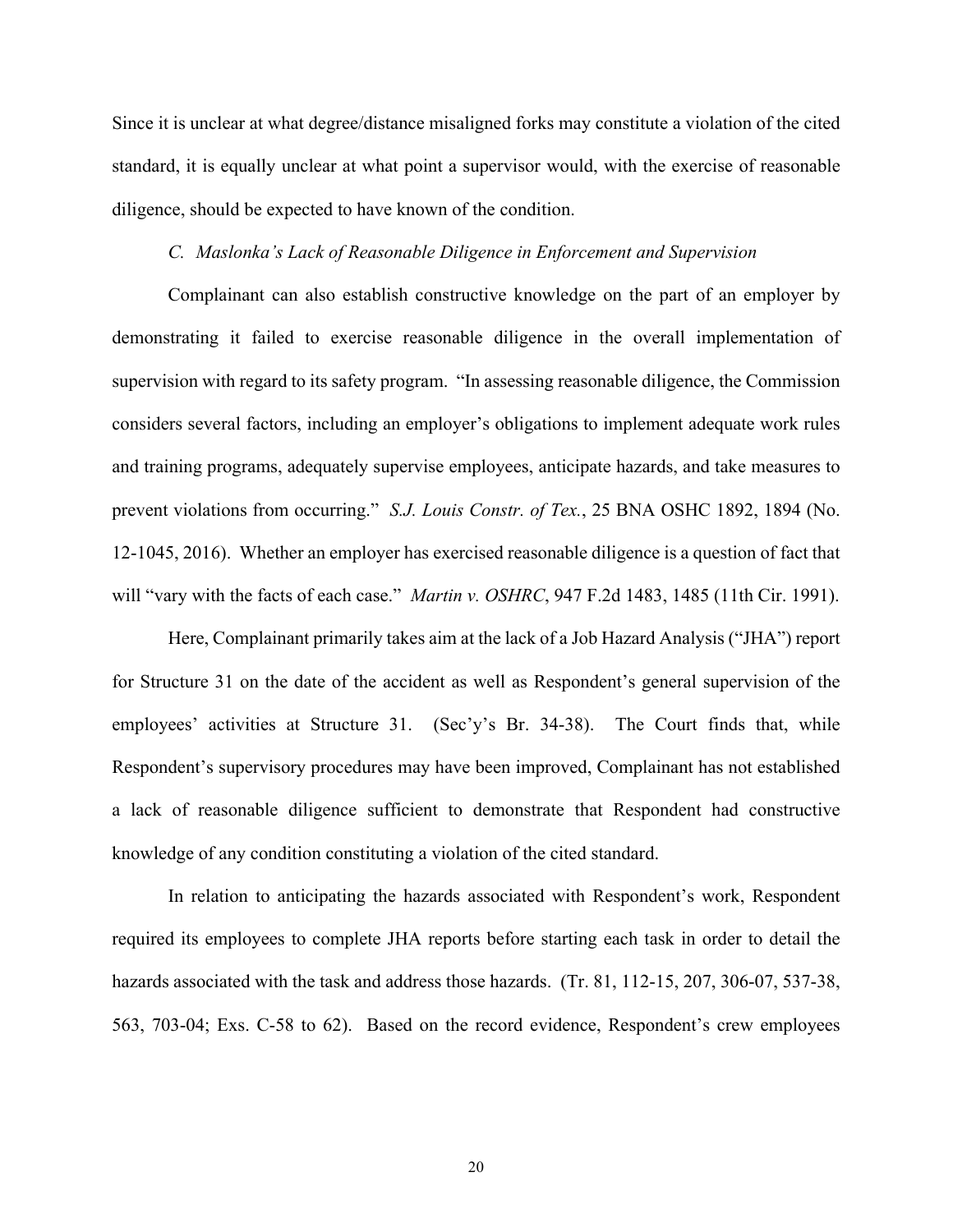understood the completion of the JHAs was a necessary part of their duties.<sup>24</sup> (Tr. 112-15, 537-38). The extensive number of JHAs entered into evidence in this case, including ones completed for the task of loading and unloading poles,<sup>25</sup> further suggest they were routinely used on Respondent's jobsites. *See* Exs. C-58 to 62. It is true, as Complainant has pointed out, Respondent failed to produce a JHA for the task in which [redacted] and Employee 1 were engaging at the time of the accident. (Tr. 203, 428). However, "an employer's duty is to take *reasonably* diligent measures to inspect its worksite and discover hazardous conditions; so long as the employer does so, it is not in violation simply because it has not detected or become aware of every instance of a hazard." *Texas A.C.A., Inc.*, 17 BNA OSHC 1048, 1051 (No. 91-3467, 1995) (emphasis in original). The Court does not find Respondent's failure to locate or produce the exact JHA at issue for the day of this accident is sufficient evidence that it lacked reasonable diligence in enforcing its safety program. *See Ragnar Benson, Inc.*, 18 BNA OSHC 1937, 1940 (No. 97-1676, 1 999) (failure to detect every instance of violation does not constitute lack of reasonable diligence provided that employer took reasonably diligent measures to inspect worksite and discover hazardous conditions).

Contrary to Complainant's contentions, the record further demonstrates that Respondent had sufficient procedures in place to supervise its crews. As Vaughn explained, the projects in the Respondent's industry are often spread out over a large area, requiring crews to be in multiple places over the course of the project. (Tr. 770). Thus, the use of "direct supervision," which is most often used when employees are in one place, according to Respondent, is not plausible. (*Id.*).

 $^{24}$  In the portions of his deposition testimony in the record, [redacted] was first asked whether anyone from Maslonka "require[d]" him to perform a JHA on the date of the accident, to which he replied "No." (Tr. 81). However, during a more extensive line of questioning, [redacted] clearly understood a JHA was supposed to completed before each task commenced, including the loading and unloading of poles. (Tr. 112-15). To the extent there is a conflict in these two lines of questioning, the Court credits [redacted]'s later, more detailed responses on the use of JHAs. <sup>25</sup> *E.g.*, Exs. C-58 p.1 (completed JHA for loading and unloading poles), C-60 p.3 (same).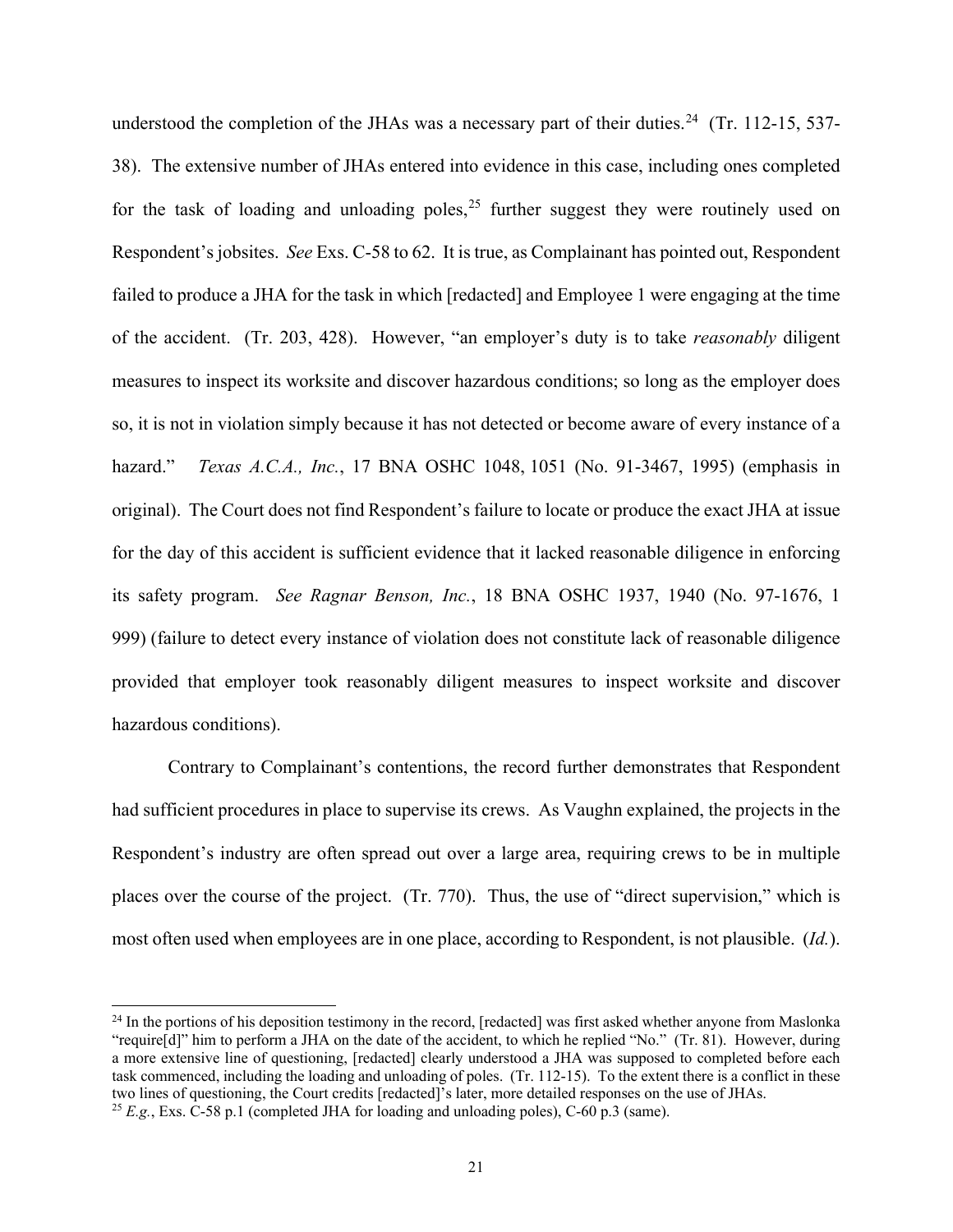Instead, it is customary to implement "roaming supervision," where supervisors visit the different crews throughout the day. (*Id.*). On the date of the accident, Couvillion was the roaming supervisor in charge of Job 118, and Hancock, who had been on site earlier in the day, as well as the other superintendents,  $26$  were available by phone if any safety issues arose. (Tr. 342-43, 772-73). While it is true, as Complainant argues, that Couvillion was not physically present at Structure 31 at the time of the accident, it is also evident from the record that he was close enough in the vicinity to immediately respond when Courson informed him of the accident. (Tr. 153). The Court does not find these circumstances, considered in totality, constituted a lack of reasonable supervision. *Cf. Stanley Roofing Co.*, 21 BNA OSHC 1462, 1464 (No. 03-0997, 2006) (finding a lack of reasonable diligence where supervisors rarely visited the jobsite and relied primarily on cell phones and employee self-monitoring for employee safety).

Complainant has failed to introduce sufficient evidence that Respondent lacked diligence in implementation of supervision of its employees, or that Respondent wholly failed to take reasonable steps to monitor compliance with safety requirements regarding the use of the Loader. *See Hackney Inc.*, 16 BNA OSHC 1806, 1810-11 (No. 91-2490, 1994) ("[W]here the employer maintains an appropriate monitoring or inspection program [to detect safety hazards], the burden is on the Secretary to demonstrate that the employer's failure to discover the violative conditions was nevertheless due to a lack of reasonable diligence."). The Court therefore declines to make a finding in this instance of constructive knowledge of the alleged violative condition.

#### **Conclusion**

Complainant has failed to introduce sufficient evidence to prove a violation of the cited standard, and has also failed to demonstrate that Respondent had actual or constructive knowledge

<sup>&</sup>lt;sup>26</sup> According to Couvillion, there were five superintendents assigned to Job 118: himself, Hancock, Herschel Goodson, Neal Bleasner, and Britt Robinson. (Tr. 144-45, 168-69).